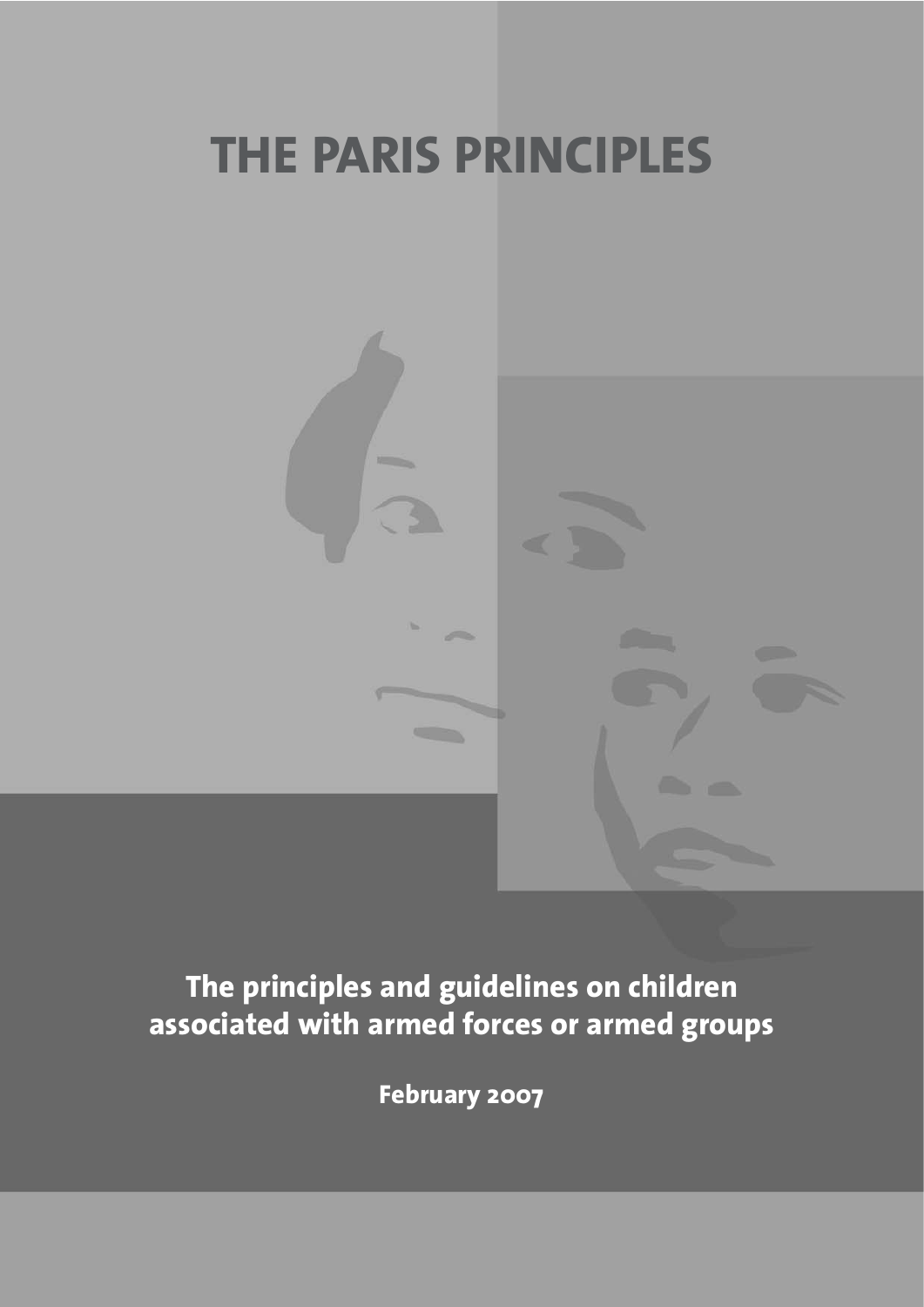# **Table of Contents**

| 1. Introduction | - 51 |
|-----------------|------|
|                 |      |
|                 |      |
|                 |      |
|                 |      |

### **2. Definitions 7**

| 3. Overarching principles<br>$\mathbf{a}$                                   |
|-----------------------------------------------------------------------------|
|                                                                             |
|                                                                             |
|                                                                             |
|                                                                             |
|                                                                             |
|                                                                             |
|                                                                             |
|                                                                             |
|                                                                             |
|                                                                             |
|                                                                             |
|                                                                             |
|                                                                             |
|                                                                             |
|                                                                             |
| Funding and other support for the prevention of unlawful recruitment or use |
|                                                                             |
|                                                                             |
|                                                                             |
|                                                                             |
|                                                                             |
|                                                                             |

# **4. Addressing the specific situation of girls 12**

| 5. Refugee and internally displaced children |  |
|----------------------------------------------|--|
|                                              |  |
|                                              |  |

### **6. Prevention of unlawful recruitment or use** 14 and 14 and 14 and 14 and 14 and 14 and 14 and 14 and 14 and 14 and 14 and 14 and 14 and 14 and 14 and 14 and 14 and 14 and 14 and 14 and 14 and 14 and 14 and 14 and 14 and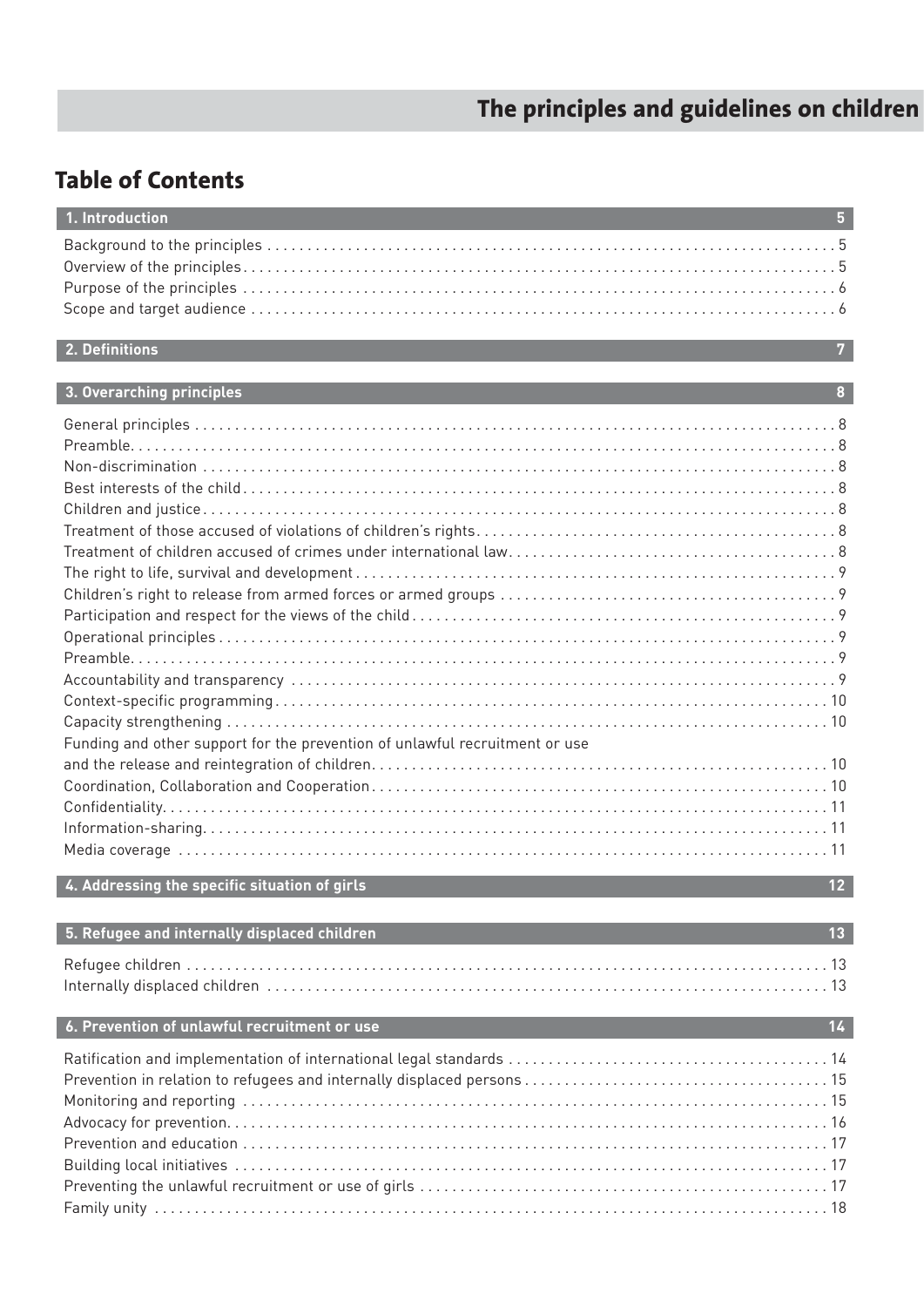# associated with armed forces or armed groups'

### **7. Release and reintegration 19**

| Support for families and communities to which children return or integrate23 |  |
|------------------------------------------------------------------------------|--|
|                                                                              |  |
|                                                                              |  |
|                                                                              |  |
|                                                                              |  |
|                                                                              |  |
|                                                                              |  |
|                                                                              |  |
|                                                                              |  |
|                                                                              |  |
|                                                                              |  |

### **8. Justice 29**

### **9. Monitoring and follow-up 30**

### **10. Monitoring and evaluation of programme interventions and and analyzing the state of the state of the state of the state of the state of the state of the state of the state of the state of the state of the state of the**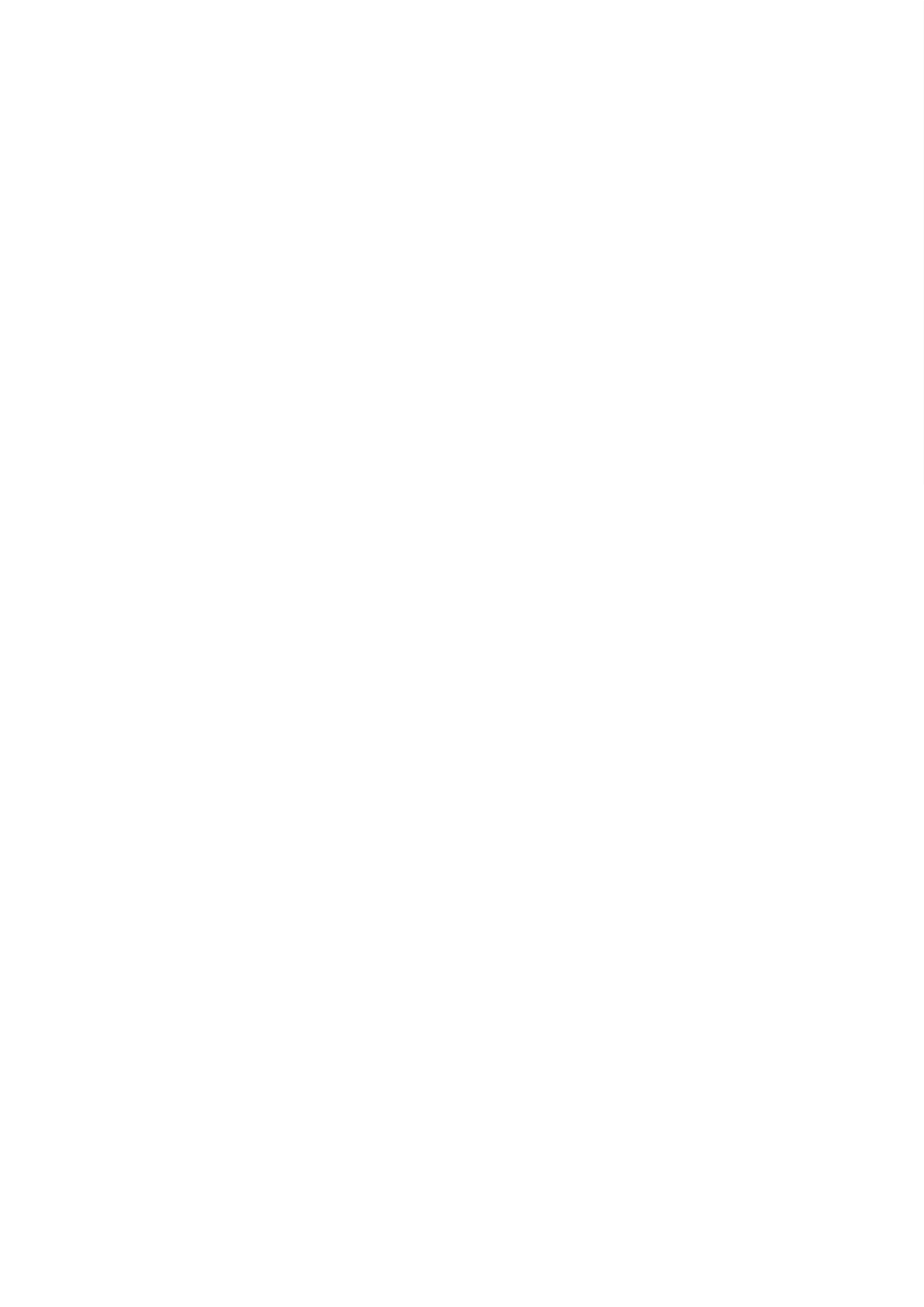1.0 Hundreds of thousands of children are associated with armed forces and armed groups in conflicts around the world. Girls and boys are used in a variety of ways from support roles, such as cooking or portering, to active fighting, laying mines or spying and girls are frequently used for sexual purposes. This recruitment and use of children violates their rights and causes them physical, developmental, emotional, mental, and spiritual harm.

1.1 The recruitment and use of children by armed forces and armed groups has been a focus of international attention and has been widely condemned, yet children continue to be involved in adult wars and to become disabled or die in such conflicts. While the release and reintegration into civilian life of many of these children has been supported through interventions and programmes designed to assist them, others have returned home on their own, often to face an uncertain future and a further fight for acceptance from their family and community. Girls in particular are likely to be stigmatized and even rejected by their community if it is known that they have been used by an armed force or armed group and the rejection of their children may be even more severe. Other children are encouraged by their families and communities to participate in armed conflict, despite the danger and harm this involves. Despite their experiences, such children are resilient and can contribute constructively to reconstruction and reconciliation efforts if given appropriate help, support and encouragement.

### **Background to the principles**

1.2 Almost a decade after they were agreed, UNICEF initiated a global review of the "Cape Town Principles and Best Practices on the Prevention of Recruitment of Children into the Armed Forces and on Demobilization and Social Reintegration of Child Soldiers in Africa" ("the Cape Town Principles"). Adopted in1997, the Cape Town Principles were the result of a symposium organised by UNICEF and the NGO Working Group on the Convention on the Rights on the Child to develop strategies for preventing recruitment of children, demobilising child soldiers and helping them to reintegrate into society. The Principles have obtained recognition well beyond this original group to become a key instrument to inform the development of international norms as well as shifts in policy at the national, regional and international levels.

1.3 The accumulated knowledge gained from wide ranging and diverse experience in this field since 1997 has led to a more community-based and inclusive approach. There is a growing awareness of the multiple dimensions of the use of children by armed forces or armed groups and the complexities of dealing with the problem and addressing root causes. Together with changes such as the inclusion of recruitment of children under 15 years as a war crime in the International Criminal Court Statute and the development of jurisprudence in this area, these factors prompted recognition of the need to update the Principles and to increase their endorsement beyond actors who specialise in children's rights.

1.4 An extensive review process was undertaken by UNICEF together with partners involving seven regional reviews, some including regional or sub-regional workshops, carried out in 2005 and 2006. This led to agreement on the need for two documents; the first a short and concise document – The Paris Commitments to Protect Children Unlawfully Recruited or Used by Armed Forces or Armed Groups ("The Paris Commitments") and this second, complementary document The Principles and Guidelines on Children Associated with Armed Forces or Armed Groups ("the Paris Principles"), which provide more detailed guidance for those who are implementing programmes. Drafting of the documents was carried out in consultation with a reference group representing a wide range of actors. Revisions were made to incorporate recommendations made during a meeting held in New York in October 2006 which brought together implementing organisations, experts and other interested parties from across the globe. Broad political endorsement from States for the Paris Commitments and Paris Principles at a ministerial meeting held in Paris in February 2007.

### **Overview of the principles**

1.5 Based on international law and standards and on the original Cape Town Principles this document incorporates knowledge and lessons learned and in particular emphasises the informal ways in which boys and girls both become associated with and leave armed forces or armed groups. Taking a child rights-based approach to the problem of children associated with armed forces or armed groups, the Principles underscore the humanitarian imperative to seek the unconditional release of children from armed forces or armed groups at all times, even in the midst of conflict and for the duration of the conflict.

The Principles recognise that, in situations of armed **1.6** conflict, States and armed groups are the primary actors responsible for the protection of civilians in their effective control and that if they are unable or unwilling to meet all of their humanitarian responsibilities directly they are charged with enabling the provision of humanitarian action by impartial actors.

1.7 The Principles are based on the following lessons drawn from global experience in implementing programmatic interventions to prevent recruitment, protect children, support their release from armed forces or armed groups and reintegrate them into civilian life:

**1.7.0** The precise nature of the problem and the solution will vary according to the context. A situation analysis, including a gender analysis, should inform and guide all interventions;

**1.7.1** Any solution should address the needs of all children affected by armed conflict and incorporate activities to develop and support local capacity to provide a protective environment for children;

**1.7.2** The protective environment should incorporate measures to prevent discrimination against girls whose use in armed conflicts is pervasive yet often unrecognised and to promote their equal status in society;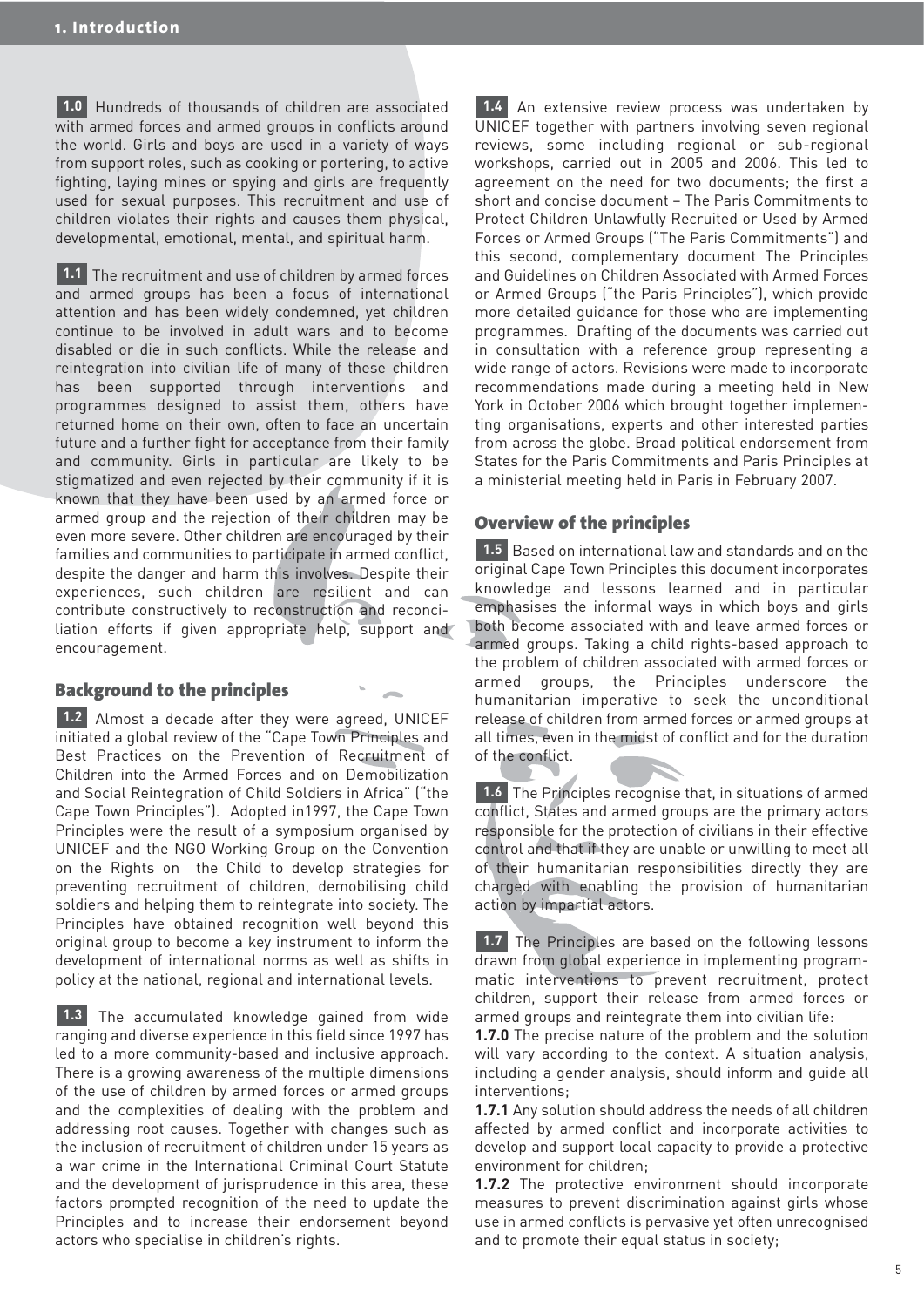**1.7.3** A long term commitment by all actors to prevent the unlawful recruitment or use of children, promote their release from armed forces or armed groups, protect them and support their reintegration is essential;

**1.7.4** The family including the extended family and clan and the community should be actively incorporated in the development and implementation of interventions and activities, and they in turn should participate in finding solutions. The inclusion of continuous advocacy to raise awareness of the criminality of recruiting children (including toward parents who "volunteer" the services of their children).

For solutions to be sustainable, child protection **1.8** needs to span humanitarian and development programmes, requiring a strategic, child-centred coordination between civil society, humanitarian/emergency, peacekeeping and development and reconstruction actors. In order to address the underlying causes of child recruitment, to address the fluid nature of most armed conflicts and to address the need to take action for children while conflict is still active, the preparation of an appropriate strategic response, supported by adequate funding, is required urgently as soon as children's unlawful recruitment or use by armed forces or armed groups is identified as a possibility and for the immediate, medium and long term. From the earliest possible stages, development actors should also involve themselves in strategies for the prevention of unlawful recruitment and the reintegration of children into civilian life.

### **Purpose of the principles**

1.9 These Principles reflect experience and knowledge from across the globe and are intended to both foster greater programmatic coherence and support and promote good practice.

### **Scope and target audience**

1.10 The Principles were developed by, and intend to affect the behaviour of, a broad range of actors including: States (both affected countries and donor governments), human rights actors, humanitarian actors, development actors, military and security actors (state and non-state), associated organisations including UN organisations, other inter-governmental actors, national and international organisations and community based organisations. While some of these actors have a specific mandate or role in relation to children, all have a role to play and broad responsibility for the rights and wellbeing of children associated with armed forces or groups.

1.11 These Principles are designed to guide interventions for the protection and well-being of such children and to assist in making policy and programming decisions. The principles aim to guide interventions with the following objectives:

**1.11.1** To prevent unlawful recruitment or use of children; **1.11.2** To facilitate the release of children associated with armed forces and armed groups;

**1.11.3** To facilitate the reintegration of all children associated with armed forces and armed groups;

**1.11.4.** To ensure the most protective environment for all children.

While it is recognised that no one set of 'best **1.12** practice' applies in all contexts, these Principles are designed to provide a framework and bring together ideas and approaches which have been used successfully across the globe.

1.13 The Principles should be used alongside other resources; the UN Integrated Disarmament, Demobilisation and Reintegration Standards (IDDRS) modules on children, youth and gender provide comprehensive guidance particularly in relation to those children who enter a formal "Disarmament, Demobilisation and Reintegration" (DDR) process.

1.14 The Principles, as well as the Paris Commitments, are also designed to assist States and donors in meeting their obligations and taking funding decisions. Effort has been made to ensure that the Principles are consistent with relevant international law, notably legislation related to the minimum age of recruitment. While recognising that States have different obligations under international law, a majority of child protection actors will continue advocating for States to strive to raise the minimum age of recruitment or use to 18 in all circumstances.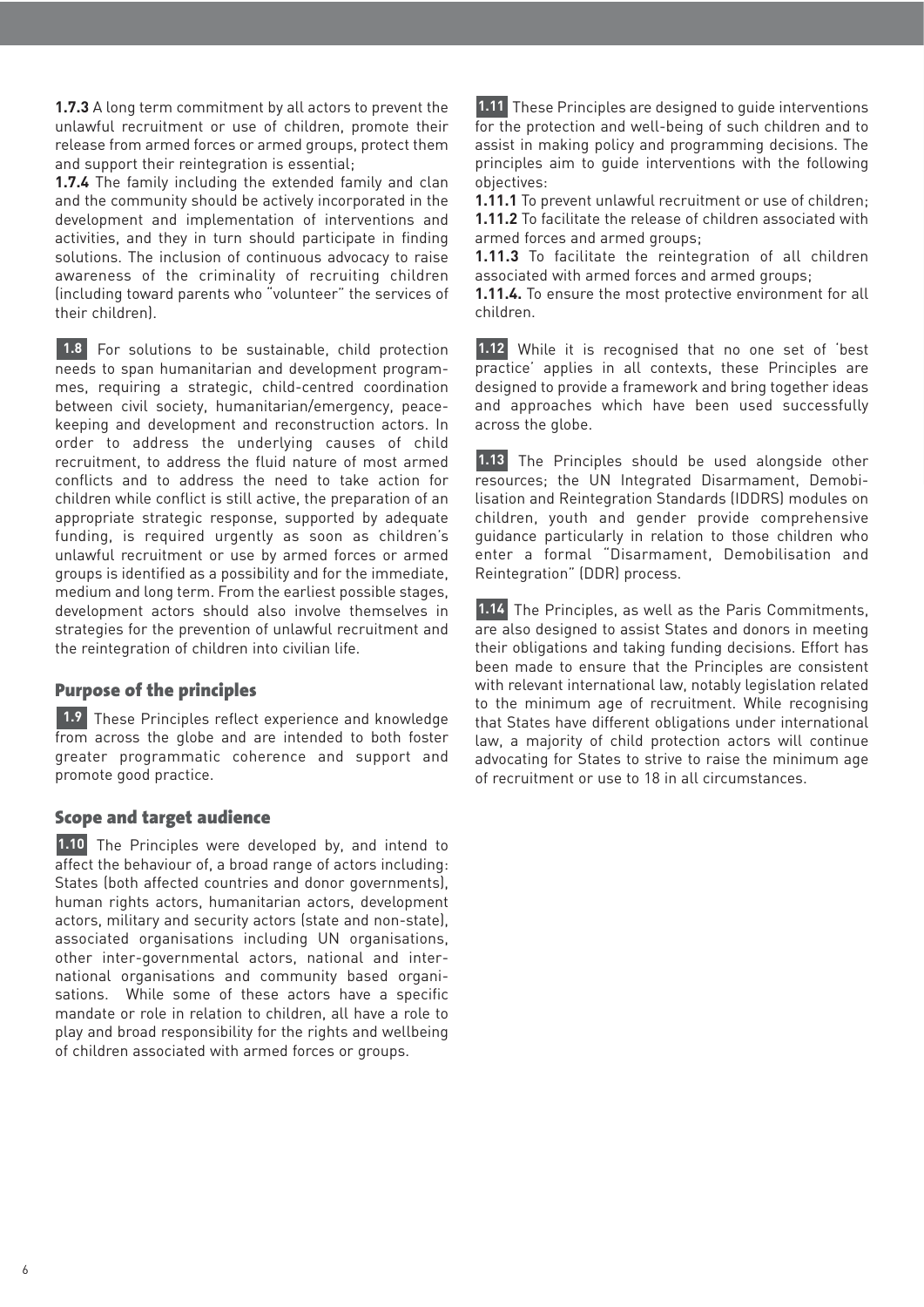For the purposes of these Principles

**"Child"** refers to any person less than 18 years of **2.0** age in accordance with the Convention on the Rights of the Child.

**"A child associated with an armed force or armed 2.1 group"** refers to any person below 18 years of age who is or who has been recruited or used by an armed force or armed group in any capacity, including but not limited to children, boys and girls, used as fighters, cooks, porters, messengers, spies or for sexual purposes. It does not only refer to a child who is taking or has taken a direct part in hostilities.

**"Armed forces"** refers to the armed forces of a **2.2 State** 

**"Armed groups"** refers to groups distinct from **2.3** armed forces as defined by Article 4 of the Optional Protocol to the Convention on the Rights of the Child on the involvement of children in armed conflict.

**"Recruitment"** refers to compulsory, forced and **2.4** voluntary conscription or enlistment of children into any kind of armed force or armed group.

**"Unlawful recruitment or use"** is recruitment or **2.5** use of children under the age stipulated in the international treaties applicable to the armed force or armed group in question or under applicable national law.

**"Release"** Includes the process of formal and **2.6** controlled disarmament and demobilisation of children from an armed force or armed group as well as the informal ways in which children leave by escaping, being captured or by any other means. It implies a disassociation from the armed force or armed group and the beginning of the transition from military to civilian life. Release can take place during a situation of armed conflict; it is not dependent on the temporary or permanent cessation of hostilities. Release is not dependent on children having weapons to forfeit.

**"Disarmament"**<sup>2</sup> is the collection, documentation, **2.7** control and disposal of small arms, ammunition, explosives and light and heave weapons of combatants and often also of the civilians population. Disarmament also includes the development of responsible arms management programmes.

**"Child Reintegration"** is the process through which **2.8** children transition into civil society and enter meaningful roles and identities as civilians who are accepted by their families and communities in a context of local and national reconciliation. Sustainable reintegration is achieved when the political, legal, economic and social conditions needed for children to maintain life, livelihood and dignity have been secured. This process aims to ensure that children can access their rights, including formal and non-formal education, family unity, dignified livelihoods and safety from harm.

**"Formal DDR process"**<sup>3</sup> is the formal and controlled **2.9** discharge of active combatants from armed forces or other armed groups. The first stage of demobilisation may extend from the processing of individual combatants in temporary centres to the massing of troops in camps designated for this purpose (cantonment sites, encampments, assembly areas or barracks). The second stage of demobilisation encompasses the support package provided to the demobilised [adults], which is called reinsertion.

*2) Report of the Secretary General A/60/705 Disarmament, demobilization and reintegration, 2 March 2006 3) Report of the Secretary General A/60/705 Disarmament, demobilization and reintegration, 2 March 2006*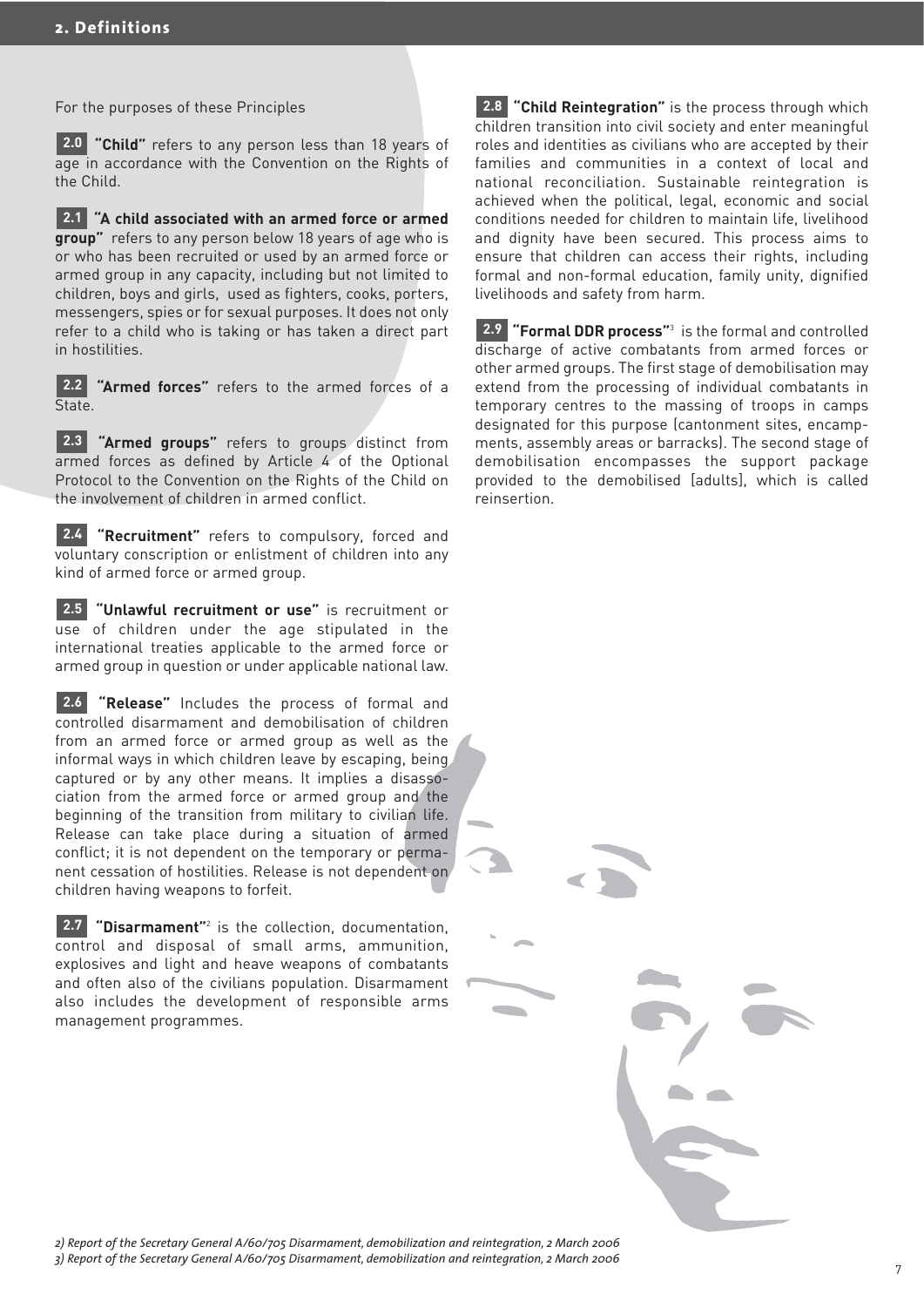# **General principles**

### **Preamble**

All children are entitled to protection and care under **3.0** a broad range of international, regional and national instruments. The most widely ratified human rights instrument is the 1989 Convention on the Rights of the Child. States have primary responsibility for the protection of all children in their jurisdiction. A child rights approach, meaning that all interventions are developed within a human rights framework, should underpin all interventions aimed at preventing recruitment or use, securing the release of, protecting, and reintegrating children who have been associated with an armed force or armed group. Funding should be made available for this programming, according to the rights and needs of the children, irrespective of formal or informal peace processes or the progress of formal adult DDR processes.

### **Non-discrimination4**

Discrimination may arise in various ways: on the **3.1** basis of sex, between vulnerable groups upon reintegration and between children who were associated with different armed forces or armed groups or based on social definitions such as ethnicity, religion, disability or caste.

Girls and their children: Pro-active measures must **3.2** be taken to ensure the full involvement and inclusion of girls in all aspects of prevention of recruitment, release and reintegration, and services should always respond to their specific needs for protection and assistance. Extreme sensitivity is required when seeking to identify and assist girls in order not to increase the stigma attached to their involvement and make their situation worse. It is central to programming interventions that attention be paid to the particular needs for protection and support both of girl mothers and of children born to girls as a result of their recruitment by an armed force or armed group.

**3.3** Reintegration: Measures to secure the reintegration of children into civilian life should not stigmatise or make any negative distinction between children who have been recruited or used and those who have not, nor between children who have been recruited or used for temporary or short periods of time and those who have been recruited or used permanently or for longer periods of time. It is also detrimental to all conflict-affected children if other vulnerable children who have not been associated with armed forces or armed groups are placed at a disadvantage vis-à-vis those who have been so associated.

### **Best interests of the child5**

**3.4.0** The release of children from armed forces or armed groups, their reintegration and prevention of recruitment and re-recruitment require priority attention. Actions in this regard must not be dependent or contingent on or attached in any way to the progress of peace processes. All measures to assure the release of children, their protection and the prevention of the recruitment of children shall be determined by the best interests of such children.

**3.4.1** Prevention of recruitment, release, protection and reintegration are interdependent and indivisible. Efforts to develop lasting solutions to children's recruitment or use by armed forces or armed groups, and to prevent its future occurrence, should be inclusive of all children affected by armed conflict and address other egregious violations of children's rights under applicable international law or the national law of the countries affected.

# **Children and justice**

### **Treatment of those accused of violations of children's rights**

**3.5** Those suspected of committing crimes against children under international law should receive particular attention in post-conflict or transitional justice mechanisms. No amnesty for crimes under international law, including those committed against children, should be granted in any peace or cease-fire agreement.

### **Treatment of children accused of crimes under international law**

Children who are accused of crimes under **3.6** international law allegedly committed while they were associated with armed forces or armed groups should be considered primarily as victims of offences against international law; not only as perpetrators. They must be treated in accordance with international law in a framework of restorative justice and social rehabilitation, consistent with international law which offers children special protection through numerous agreements and principles.

Wherever possible, alternatives to judicial procee-**3.7** dings must be sought, in line with the Convention on the Rights of the Child and other international standards for juvenile justice.<sup>6</sup>

*4) 1989 Convention on the Rights of the Child, Article 2*

*5) 1989 Convention on the Rights of the Child, Article 3 (1).*

*<sup>6) 1967</sup> International Covenant on Civil and Political Rights, United Nations Standard Minimum Rules for the Administration of Juvenile Justice ("The Beijing*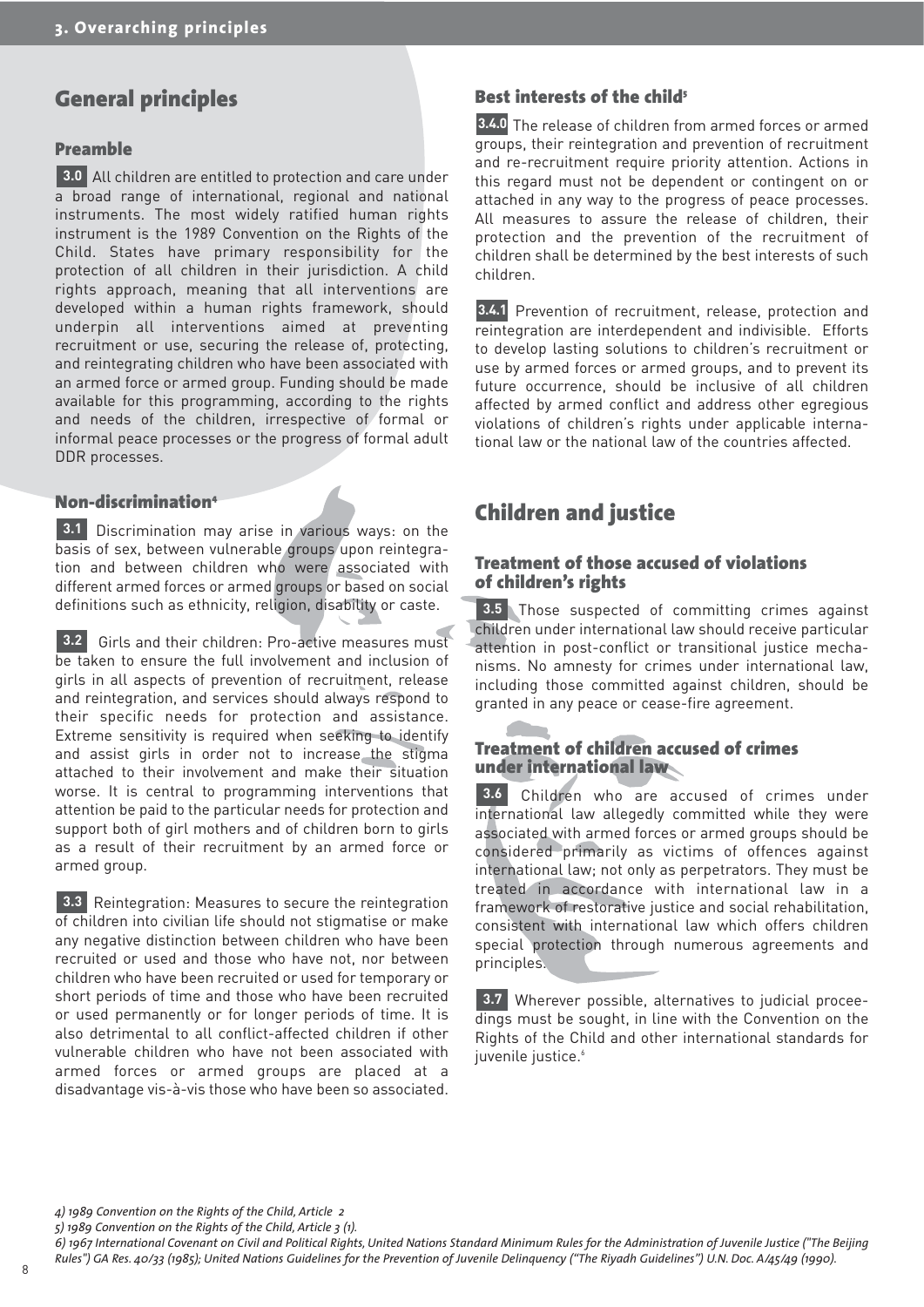Where truth-seeking and reconciliation mechanisms **3.8** are established, children's involvement should be promoted and supported and their rights protected throughout the process. Their participation must be voluntary and by informed consent by both the child and her or his parent or guardian where appropriate and possible. Special procedures should be permitted to minimize greater susceptibility to distress.

### **The right to life, survival and development7**

Capital punishment or imprisonment for life without **3.9** possibility of release shall never be used against any person who is proved to have committed an offence against international or domestic criminal law while under 18 years of age.<sup>8</sup>

Programmes and policies intended to benefit **3.10** children associated with armed forces or armed groups should also be informed by a child development perspective. This includes considering and addressing the way children's relationships with significant persons in their lives have been affected by their experiences as well as the way children's experiences impact on their own evolving capacities. A consideration of child development will always include recognising the individual capacities and resources of children in surviving and overcoming their difficulties.

### **Children's right to release from armed forces or armed groups**

3.11 The unlawful recruitment or use of children is a violation of their rights; therefore preventive activities must be carried out continuously. The release, protection and reintegration of children unlawfully recruited or used must be sought at all times, without condition and must not be dependent on any parallel release or demobilisation process for adults.

Where there are formal disarmament, demobi-**3.12** lisation and reintegration (DDR) processes, special provision should be made for children. The absence of a formal DDR process, however, should not prevent activities in pursuit of the release of children from armed forces or armed groups. These actions may require or include separate negotiations with armed forces or armed groups that are unrelated to the broader agenda driven by security reform or by other formal negotiations processes. Where formal processes are in place, linkages should be made to ensure coordinated and comprehensive support to the reintegration of children and their communities of return.

Where armed forces or armed groups have **3.13** unlawfully recruited or used children, advocacy efforts undertaken in accordance with respective mandates should guard against the securing of advantages from such unlawful recruitment or use during peace negotiations and security sector reforms.

### **Participation and respect for the views of the child**

All stages of programme assessment, planning, **3.14** implementation and evaluation activities to prevent the association of children with armed forces or armed groups secure their release, provide protection and reintegrate them into civilian life should include the active participation of those communities concerned, including children. The views of children in particular, as well as the families and the communities to which children return, should always be sought.

# **Operational principles**

### **Preamble**

3.15 Children's reintegration into civilian life is the ultimate goal of the process of securing their release from armed forces or armed groups. Planning for reintegration should inform all stages of the process and should commence at the earliest possible stage.

### **Accountability and transparency**

**3.16** Actors seeking to support the children who are or who have been associated with armed forces or armed groups and to prevent such association should ensure that their actions are based on child rights and humanitarian principles, that applicable minimum standards in programmes are met and that systems for accountability are developed.9

All staff working with children must, as a condition **3.17** of employment, be informed of the requirement to be familiar with and adhere to an effective code of conduct of their respective organisations which directly or implicitly includes the protection of children.<sup>10</sup> Child protection and other actors should disseminate these standards and where possible provide training to partner organisations and any other individuals or groups working with children including volunteers, local community based or religious groups. Mechanisms for monitoring and reporting violations and holding those responsible to account should be established and used.<sup>11</sup> Moreover, violations of these codes of conduct that are also criminal offences under national law must also be reported to the relevant lawenforcement authorities.

*7) 1989 Convention on the Rights of the Child, Article 6.*

*<sup>8) 1989</sup> Convention on the Rights of the Child, Article 37.*

*<sup>9)</sup> These include: The Code of Conduct for the International Red Cross and Red Crescent Movement and NGOs in Disaster Relief, 1994; The Sphere Handbook, Humanitarian Charter and Minimum Standards in Disaster Response; Interagency Guiding Principles on Unaccompanied and Separated Children, ICRC 2004. 10) See, for example, 'Keeping Children Safe: A toolkit for child protection', by the Keeping Children Safe Coalition, 2006. 11) Further information can be found on http://ochaonline.un.org/webpage.asp?Site=sexex.*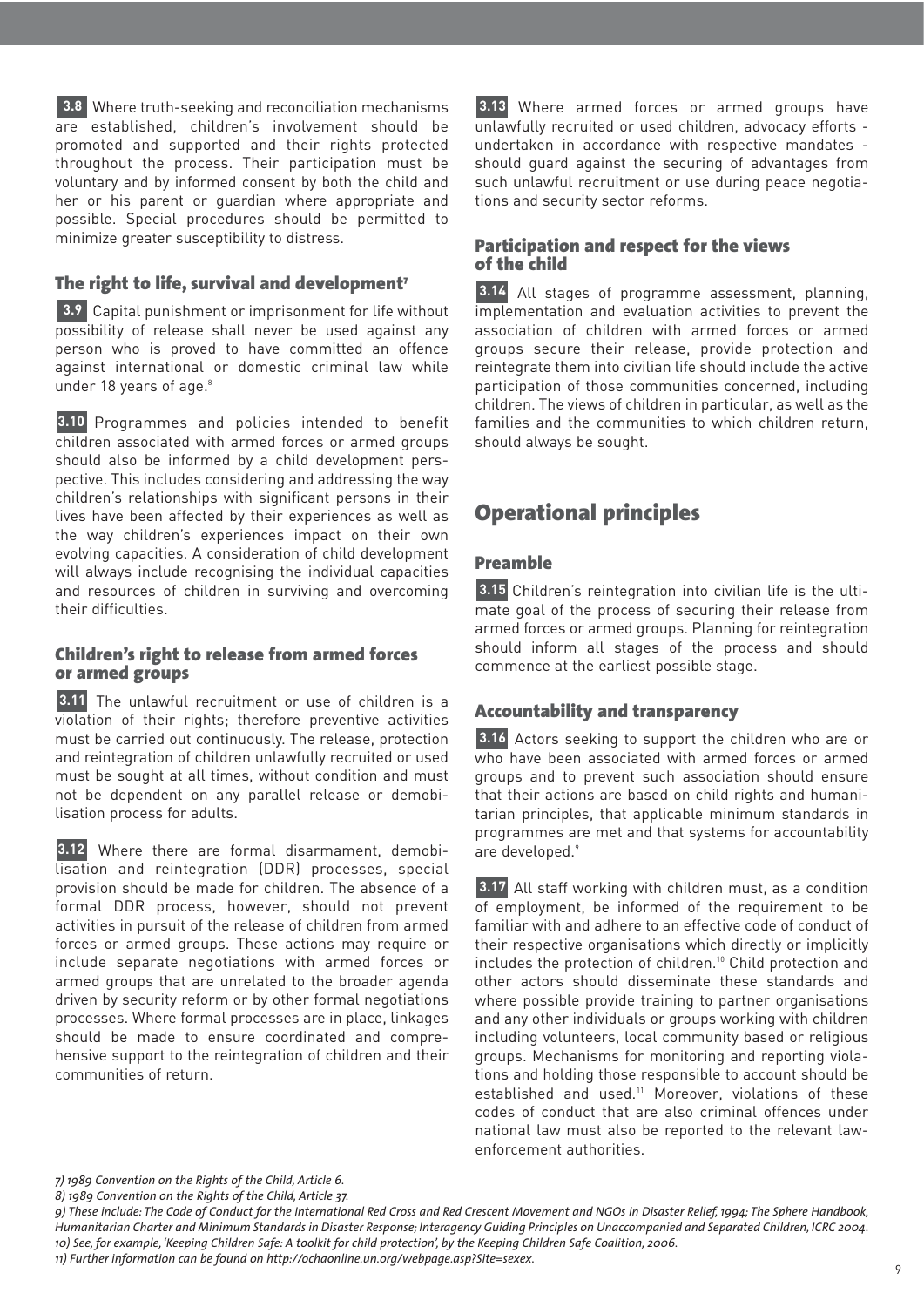### **Context-specific programming**

Strategies and programmes should be based on a **3.18** comprehensive analysis of the political, social, economic and cultural context, informed by a gender analysis. The comprehensive analysis should include threats, deficits and weaknesses as well as opportunities, capacities and resources. Such an analysis should describe the reasons why children have or may become associated with armed forces or armed groups and identify ways to address them. Likewise, a comprehensive analysis should be undertaken to understand the motivations and incentives of those recruiting or using children.

**3.19** A thorough risk analysis should be conducted to ensure that the children, families and communities assisted by programmes are not placed at greater risk for being part of any programme.

A regional or sub-regional approach should be **3.20** taken, especially where conflicts spill across international borders, in order to prevent children's unlawful recruitment and re-recruitment into armed forces or armed groups in neighbouring countries or conflicts and other forms of violations of children's rights across borders.

### **Capacity strengthening**

3.21 Programmes should always build on, support and develop regional, national, local and community efforts and capacity to prevent unlawful recruitment or use of children by armed forces or armed groups, support their release and reintegration and protect all children.

**3.22** It should be recognised that communities, particularly the women and adolescent girls, are often already over-burdened. Efforts should always be taken to involve the community in planning for programming to ensure that it is adequately supported to care for children released from armed forces or armed groups and to prevent association with armed forces or armed groups from taking place.

### **Funding and other support for the prevention of unlawful recruitment or use and the release and reintegration of children**

Funding should be made available to child protec-**3.23** tion actors as early as possible and independently of the progress of any formal or informal peace process and formal DDR planning. Funding should remain available, regardless of the success or progress of formal peace and DDR processes.

Funding should be made available for activities in **3.24** communities benefiting a wide range of conflict-affected children and reintegration activities should, so far as possible, avoid maintaining distinctions between children formerly associated with an armed force or armed group and other children in the communities to which they reintegrate.

Measures are necessary to ameliorate, as far as **3.25** possible, the negative consequences for children of having been associated with an armed force or armed group whether these are physical, developmental, emotional, mental or spiritual. Reintegration is a long term process requiring a long term commitment from states, supported or assisted by child protection actors and donors alike. Funding should, therefore, be available for the time required to ensure full reintegration of children who have been associated with armed forces or armed groups. It should be flexible, enabling programmes to be more responsive to the expressed needs of girls and boys and the needs for capacity-building of actors involved in these activities. Reintegration programmes should link at the earliest possible stage with other development programs and actors to build the local and national capacity necessary to provide longer-term support to these children and their communities.

### **Coordination, Collaboration and Cooperation**

Communication, cooperation, coordination, information **3.26** sharing and transparency among all those involved – from the community level to national institutions and international organisations - in preventing the association of children with armed forces or armed groups and supporting their release, providing protection and reintegrating children are essential at all times. This must be done in compliance with the respective mandates and working modalities of those involved.

Actors implementing programmes for children who **3.27** are or have been associated with armed forces or armed groups should coordinate their efforts by establishing and maintaining an interagency group where *inter alia*: roles and responsibilities are agreed and communicated, respective modes of action are understood and respected, possible collaborative action is planned, policy and programme approaches are defined and protocols for information sharing are developed.

UNICEF and its partners, working together with **3.28** government ministries and other bodies with a child protection mandate, including child protection actors, shall support relevant States by providing the required technical and operational expertise and leadership in decision-making and programme implementation in prevention of unlawful recruitment, release, demobilisation and reintegration programmes for children.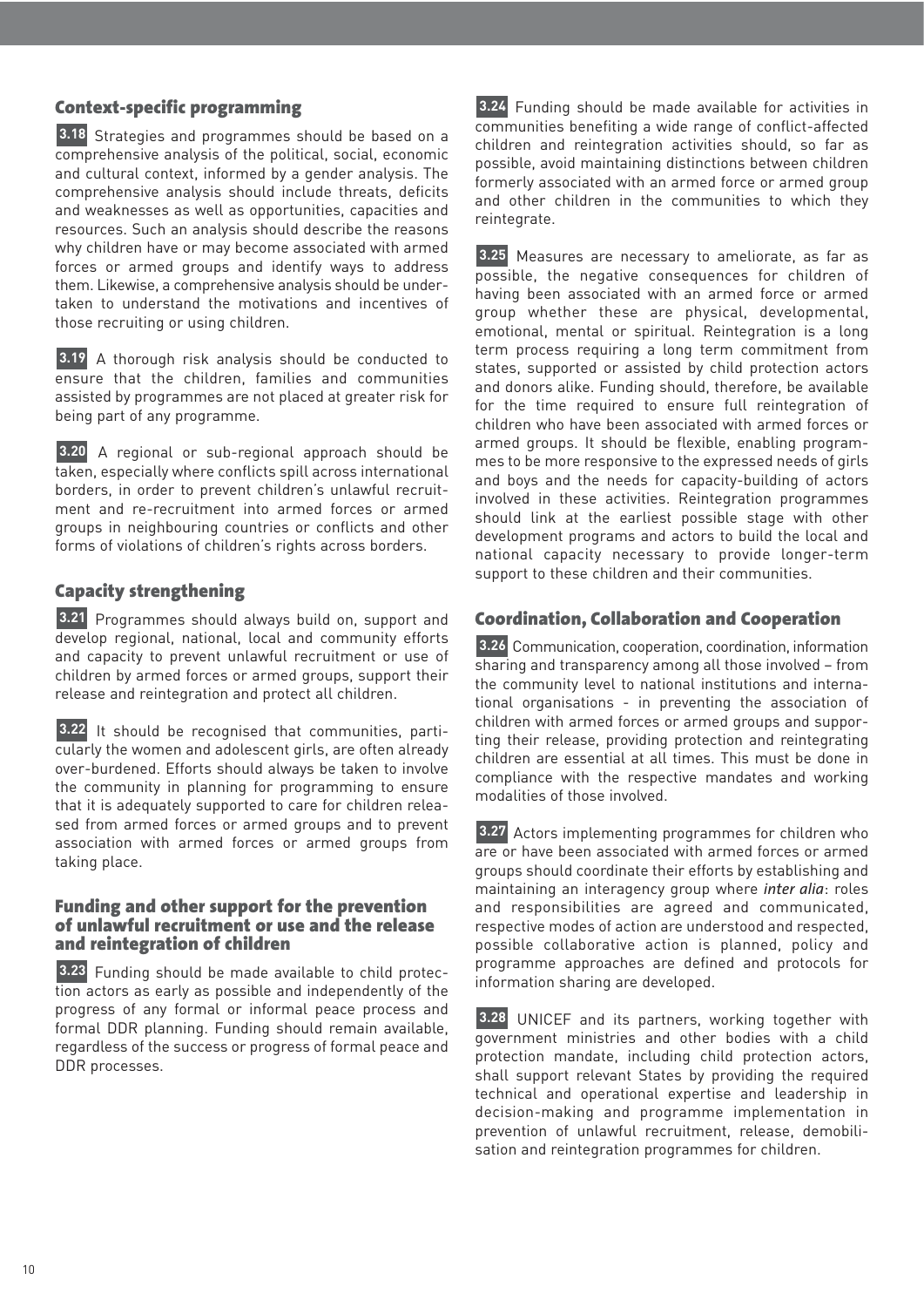# **Confidentiality**

### **Information-sharing**

**3.29** It is essential for the protection of children and their families that personal information relating to violations of children's rights including unlawful recruitment or use by armed forces or armed groups be treated as confidential. Inter-agency information management systems should be developed and agreed between all actors implementing programmes who are collecting information, based on the need to protect children and to enable effective action on their behalf. Confidentiality rules applied by certain actors must also be taken into account. Principles on protection of all data should be developed and implemented and training should be provided as necessary. All data stored by UN departments, funds, offices and programmes must comply with the UN Fundamental Principles of Official Statistics.12

### **Media coverage**

Inappropriate media coverage can place children and **3.30** their families at risk of physical harm and cause psychological damage. Media and publication principles,<sup>13</sup> including a code of conduct for journalists, should be implemented by actors working with children associated with armed forces or armed groups to provide safeguards and prevent placing them at risk, violating confidentiality standards, and otherwise causing harm to the children or their families.

Ethical standards are also essential for researchers, **3.31** academics and any other persons who interview or work with children associated with armed forces or armed groups.

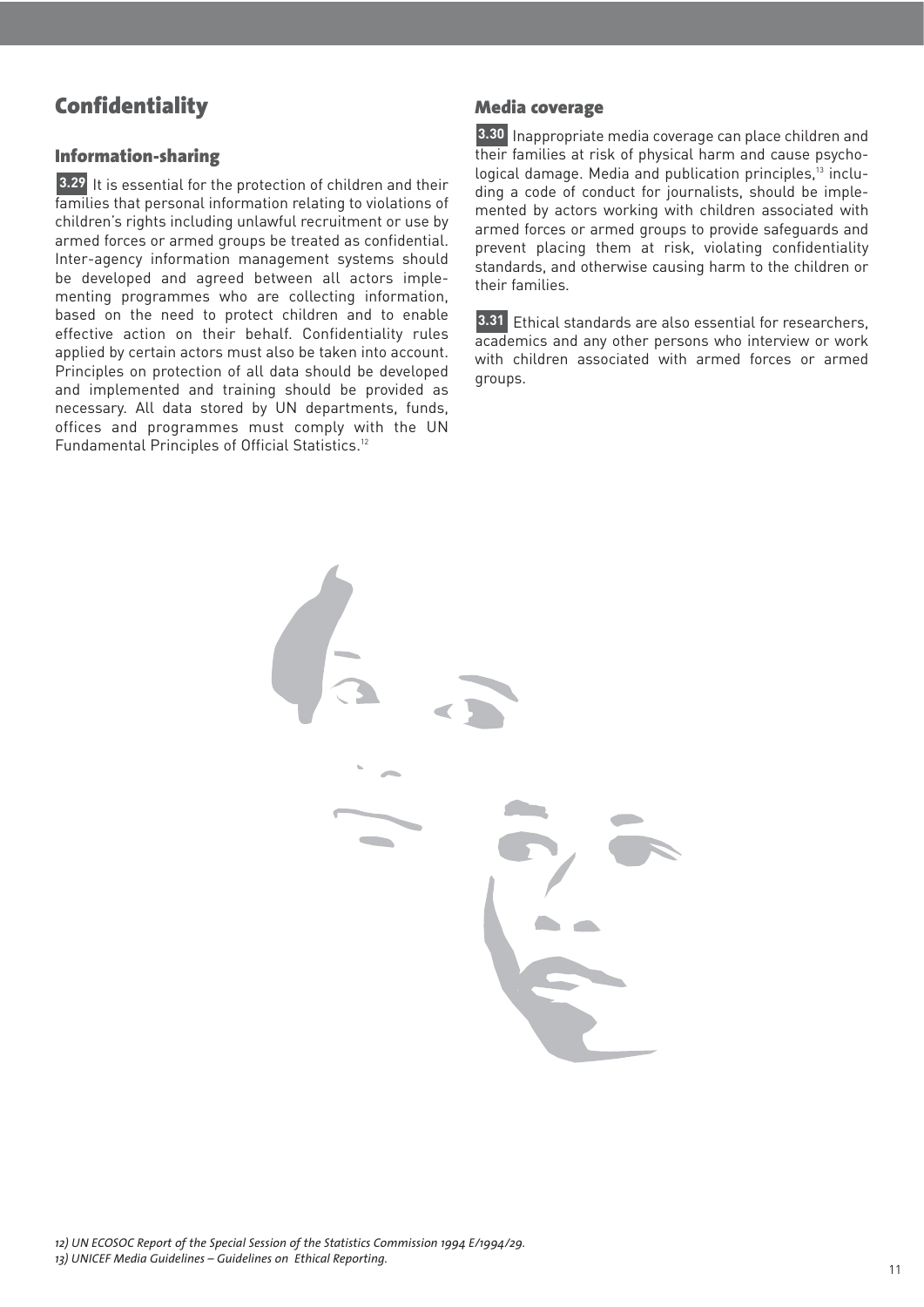There are almost always a significant number of **4.0** girls amongst children associated with armed forces or armed groups. For a range of reasons, however, these girls are rarely provided with assistance. While there are commonalities between the circumstances and experiences of girls and boys, the situation for girls can be very different in relation to the reasons and manner in which they join the armed forces or armed groups; the potential for their release; the effects that the experience of being in the armed force or armed group has on their physical, social and emotional well being; and the consequences this may have for their ability to successfully adapt to civilian life or reintegrate into family and community life after their release.

4.1 From the planning stage onwards, through the design of eligibility criteria and screening procedures for inclusion in release and reintegration programmes and informal release processes through to programming for reintegration, monitoring and follow-up, actors should recognise that girls are at risk of being 'invisible' and take measures to ensure that girls are included and relevant issues addressed at all stages. It is important that the differences between girls' and boys' experiences are understood and taken into account by all actors and that programming for children who are or have been associated with armed forces or armed groups explicitly reflects the particular situation of both girls and boys.

Actors should establish the means to share and **4.2** learn from one another's experience and expertise including findings on research and outcomes of pilot programmes for girls associated with armed forces or armed groups.

4.2 **Issues relating particularly or specifically to girls** are considered throughout the Principles.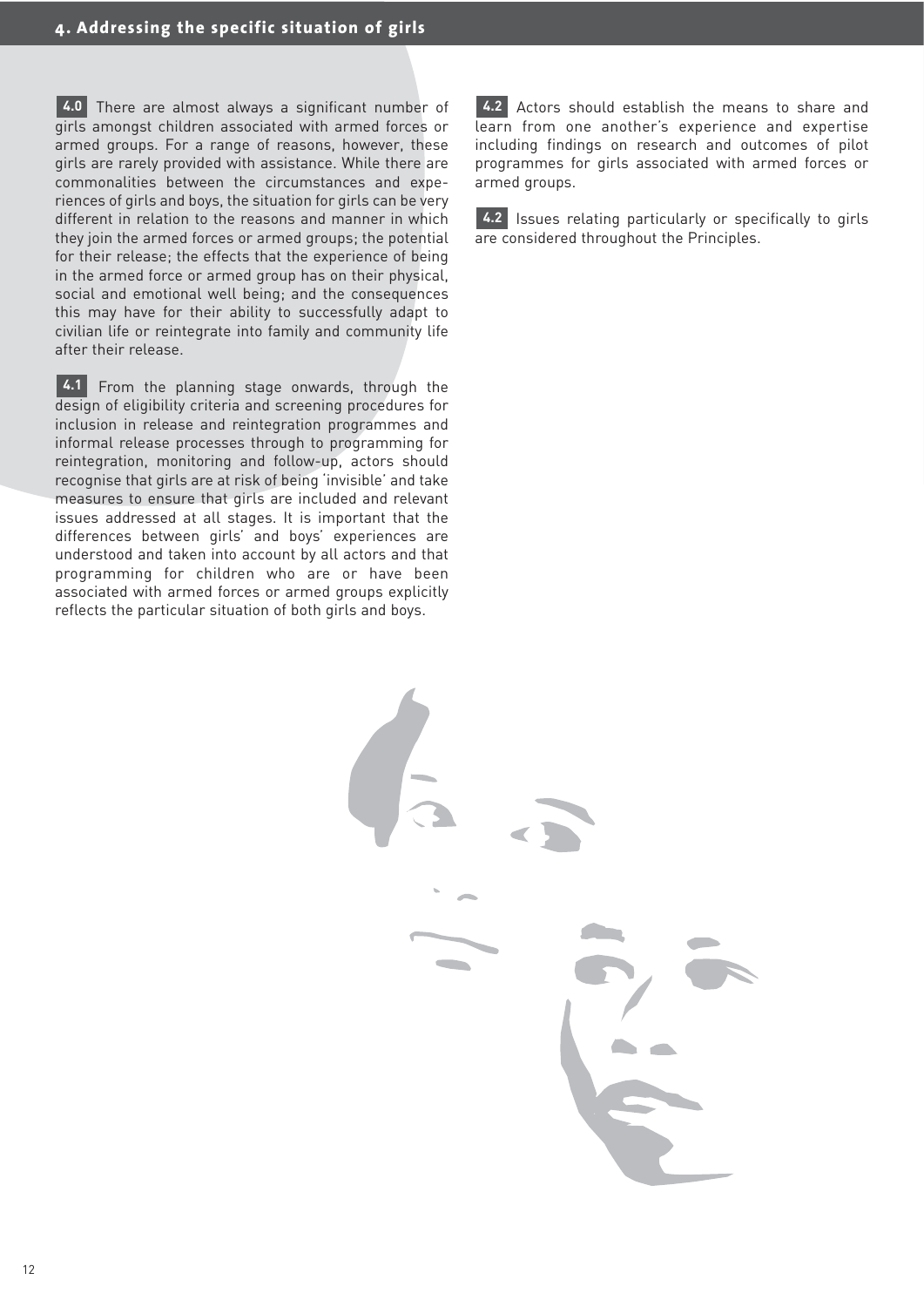Children who have been internally displaced, whether **5.0** due to natural disasters or armed conflict may be at greater risk of recruitment or use by armed forces or armed groups due to reduced social protection and coping mechanisms, discrimination on the basis of their displaced status or their perceived allegiance with a belligerent in the armed conflict. Additionally, the impact of lack of economic, educational or other opportunities caused by displacement also places refugee and internally displaced children at greater risk of recruitment in armed forces or armed groups. All actors must be sensitive to these increased risk factors. Humanitarian access to monitor the situation of internally displaced children is of particular importance in addressing these risks.

Children who have joined armed forces and armed **5.1** groups and whose families are displaced are at greater risk of remaining separated from their families and communities. Efforts to trace and reunify children with their families once they have been released or demobilised must be guided by the Inter-agency Guiding Principles on Unaccompanied and Separated Children.

### **Refugee children**

Acknowledging their right to seek and enjoy asylum, **5.2** children who are seeking international protection, irrespective of their age and sex and including those who are unaccompanied or separated, must be referred to available asylum procedures and assisted in gaining access to asylum or complementary forms of protection addressing their specific protection needs. Programmes should be quided by the following legal principles:

States, recognizing the right to seek and enjoy **5.3** asylum, shall grant children who are seeking asylum, including those who are unaccompanied or separated, access to asylum procedures and other forms of complementary protection, irrespective of their age. When assessing their claims, States shall take into account the development of, and formative relationship between, international human rights and refugee law, including positions developed by UNHCR in exercising its supervisory functions under the 1951 Refugee Convention. In particular, the refugee definition in that Convention must be interpreted in an age and gender-sensitive manner, taking into account particular motives for, and forms and manifestations of, persecution experienced by children. Unlawful recruitment or use of children is one of the childspecific forms and manifestations of persecution which may justify the granting of refugee status if such acts are related to one of the 1951 Refugee Convention grounds. States should therefore give utmost attention to such child-specific forms and manifestations of persecution in national refugee status determination procedures.<sup>14</sup>

5.4 Children must not be returned in any manner to the borders of a State where there is real risk, assessed on a case by case basis, of unlawful recruitment or rerecruitment or use by armed forces or armed groups or participation in hostilities.

5.5 In the case that the requirements for granting refugee status under the 1951 Refugee Convention are not met, children who are not in their state of nationality shall benefit from available forms of complementary protection to the extent determined by their protection needs. The application of such complementary forms of protection does not obviate States' obligations to address the particular protection needs of the unaccompanied and separated child. Therefore, children granted complementary forms of protection are entitled, to the fullest extent, to the enjoyment of their human rights, while in the territory or subject to the jurisdiction of the State, including those rights which require a lawful stay in the territory.

**5.6** In line with the generally applicable principles and, in particular, those relating to the responsibilities of States with regard to unaccompanied or separated children finding themselves in their territory, children who are neither granted refugee status nor benefit from complementary forms of protection, will still enjoy protection under the Convention on the Rights of the Child and other international human rights norms and if applicable, international humanitarian law.

### **Internally displaced children**

5.7 The majority of children who are displaced during or as a result of armed conflict remain within the boundaries of their own country. They may be displaced with their communities or families or be completely alone.

The Guiding Principles on Internal Displacement and **5.8** the binding rules of international humanitarian law and human rights law on which they are based should inform all programmes and planning of programmes for children and their families who are internally displaced. This includes children who have returned from another country but not to their area of origin, whether they were abroad to seek international protection or as a result of being associated with armed forces or armed groups.

 $\blacksquare$ **CONTRACTOR** States and internally displaced persons (IDP) **5.9** communities alike should be encouraged to recognise the protection needs of internally displaced children who have returned from being associated with armed forces or armed groups – particularly where those armed forces or armed groups acted against the State or against the displaced communities, respectively. Intensive advocacy should be conducted with States and displaced communities on behalf of these children.

5.10 Advocacy with governments and local authorities should remind them that children and their families may often become internally displaced as a result of the threat of the recruitment or use of children. These children and their families should not be regarded as taking a supportive stance to, or collaborating with either side to an armed conflict.

*14) Committee on the Rights of the Child, General Comment No. 6, Treatment of unaccompanied and separated children outside their country of origin, CRC/GC/2005/6.*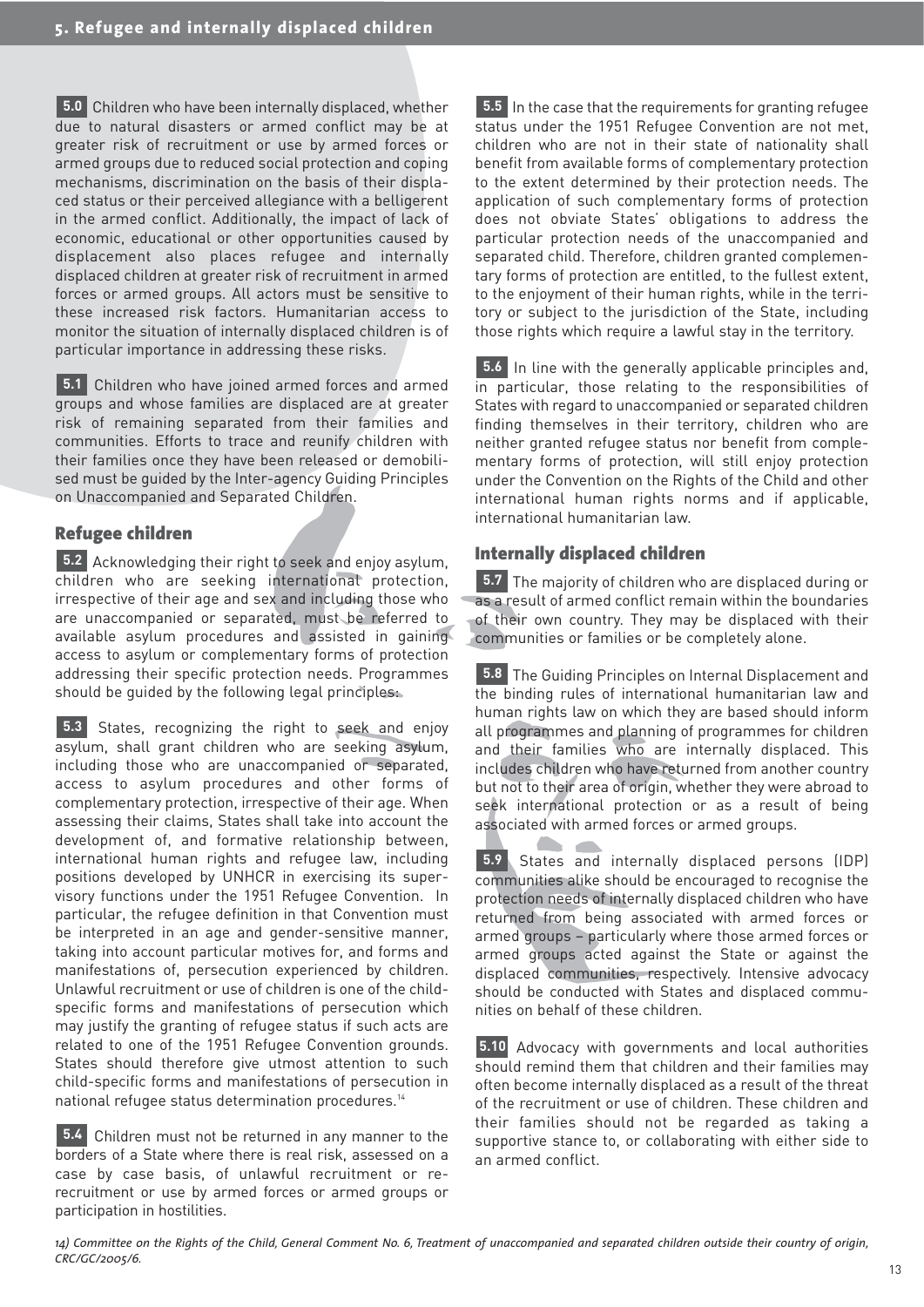Children become associated with armed forces or **6.0** armed groups for numerous reasons. Many are forcibly recruited; others "volunteer" because of their circumstances. While war itself is a major determinant, children may view enlistment as their best option for survival for themselves, their families or communities in contexts of extreme poverty, violence, social inequality or injustice. Gender inequalities, discrimination and violence are frequently exacerbated in times of armed conflict. Girls and boys may be seeking to escape gender-based violence or other forms of discrimination. Successful prevention programs will address the underlying causes of recruitment, and efforts will be made to provide alternatives to the dangers inherent in association with armed forces or armed groups.

A lasting solution to the involvement of children in **6.1** armed conflict will involve a comprehensive prevention plan by States. This should include the ratification and implementation of international treaties and the adoption and enforcement of national laws which criminalize the unlawful recruitment or use of children in armed conflict. Legal reform should be accompanied by public information campaigns on child protection laws and support for community efforts to provide protection for children at the local level.

Successful prevention requires a collaborative set of **6.2** actions to be undertaken, broadly inclusive of all actors, including multi-national peacekeeping forces where they are present, relevant to the national or regional context in which children are, or are likely to be, associated with armed forces or armed groups. These actions should include the application of international humanitarian law, relevant human rights instruments and mechanisms, practical measures to improve children's safety, programming that addresses factors that may encourage the involvement of children in armed forces or armed groups, broadly focused social mobilisation to make the use of children in conflict culturally and morally unacceptable and any other locally relevant measures.

Effective prevention of the unlawful recruitment or **6.3** use of girls and boys includes safe attendance at schools, prevention of family separation and early identification, protection and reunification programmes for separated children. Viable alternatives to joining armed forces or armed groups should be available for children, including adolescents. This will include educational and vocational programmes, income generating activities, and access to livelihood opportunities. Child protection mechanisms must be in place, including raising awareness on children's rights. However, as the gender context may not support girls' attendance at school, in addition to carrying out certain domestic chores (walking long distances for water and firewood etc.) this may increase their vulnerability to recruitment and requires additional interventions to enrol and retain girls in school.

### **Ratification and implementation of international legal standards**

**6.4** Advocacy and other programming with States must be guided by the following: States should take necessary steps to ensure that all relevant international standards are ratified, respected and reflected in national law, including:

**6.4.0** The Convention on the Rights of the Child

**6.4.1** The Optional Protocol to the Convention on the Rights of the Child on the involvement of children in armed conflict, which raises the minimum age for compulsory recruitment into armed forces to 18 years; exhorts armed groups not to recruit or use children under the age of 18 and requires State Parties to take all feasible measures to criminalize such practices;

**6.4.2** The African Charter on the Rights and Welfare of the Child, which establishes the age of 18 as the minimum age for recruitment and participation in any armed force or armed group;

**6.4.3** The two Additional Protocols to the 1949 Geneva Conventions and the Convention on the Rights of the Child, which set 15 as the minimum age for recruitment or participation in hostilities; as well as the four Geneva Conventions of 1949 which offer important protections to children affected by armed conflict more generally;

**6.4.4** The Rome Statute of the International Criminal Court, which states that conscripting or enlisting children under 15 years into national armed forces or armed groups or using them to participate actively in all kinds of hostilities is a war crime. It grants the International Criminal Court jurisdiction over this crime. By ratification, States should import the proscription of recruitment of children under 15 years of age into national legislation;

**6.4.5** The ILO Convention No.182 on the Prohibition and Immediate Action for the Elimination of the Worst Forms of Child Labour, which defines forced and compulsory recruitment of children in armed conflict as one of the worst forms of child labour and obliges States parties to provide and apply appropriate sanctions, including penal sanctions;

**6.4.6** The 1951 Convention Relating to the Status of Refugees and its Protocol of 1967.

States should take all feasible measures to comply **6.5** with UN Security Council resolutions 1261 (1999), 1314 (2000), 1379 (2001), 1460 (2003), 1539 (2004) and 1612 (2005).

States should take all feasible steps to establish and **6.6** enforce recruitment procedures in line with the Optional Protocol to the Convention on the Rights of the Child on the involvement of children in armed conflict and other relevant international law. Recruitment procedures and measures for implementation must include:

**6.6.0** Requirement of proof of age. Where documentary evidence of the recruit's age is not available other means of verification - such as cross checking with other persons and medical screening - may be required; responsibility for establishing the age of the recruit lies with the recruiting party;

**6.6.1** Legal and disciplinary measures to sanction those who contravene proof of age requirements;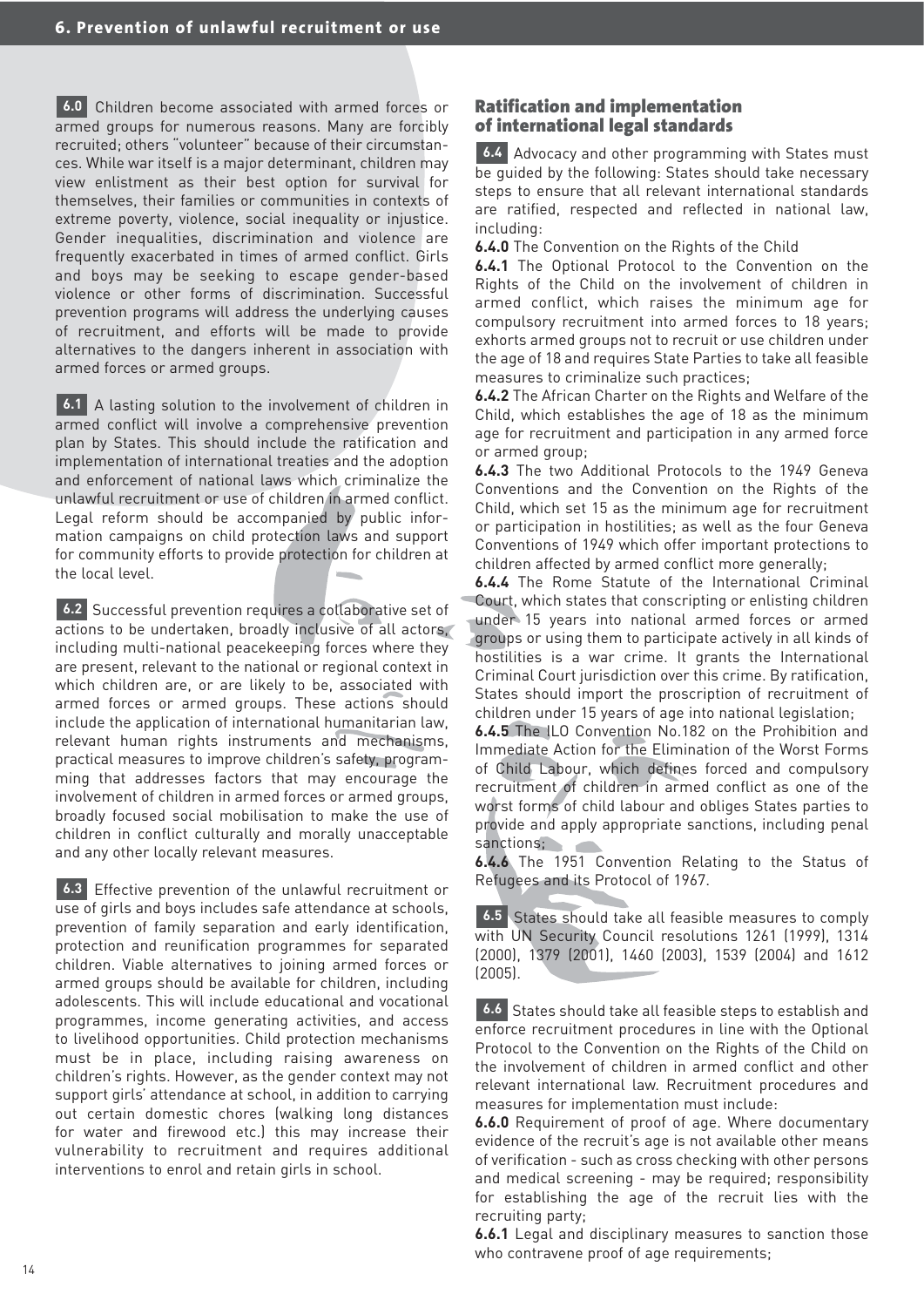**6.6.2** Legal provisions on minimum recruitment age requirements should be disseminated to those responsible for the conscription and enlistment of military recruits..

6.7 To further ensure that minimum recruitment ages are respected, States, assisted by other relevant bodies and others working for or on behalf of children, should:

**6.7.0** Carry out a national awareness raising campaign to disseminate information on international and national laws, standards and procedures protecting children from under-age recruitment;

**6.7.1** Provide training on legal standards on minimum age for relevant military personnel;

**6.7.2** Implement a national birth registration system for all children within the jurisdiction, including for refugees, internally displaced and returnee children, and provide identity documents to all children.

Training on applicable standards should be provided **6.8** for armed forces both for senior officers and rank and file personnel, and where feasible to armed groups. Any training provided should include monitoring and evaluation mechanisms to assess its impact.

**6.9** In line with their obligations under international law States must take all feasible measures to prevent the unlawful recruitment or use of children by armed groups.

Where feasible, governmental, inter-governmental **6.10** and non-governmental organisations, should offer support and technical assistance to governments and to armed groups, to enable them to comply with their obligations under international law;

6.11 States and armed groups should comply with the Guiding Principles on Internal Displacement which restate the existing obligations that in no circumstances shall displaced children be unlawfully recruited nor be required or permitted to take part in hostilities;

6.12 In situations where provisions have been made to release children from armed forces or armed groups pursuant to the conclusion of peace or cease-fire agreements, mechanisms should be established to ensure that the agreements are respected, that children are immediately released and that no further unlawful recruitment or re-recruitment of children occurs;

**6.13** Registration of all children within the jurisdiction of a State is key to preventing unlawful recruitment or use and to reducing the likelihood of children becoming stateless, which in turn may make them more vulnerable to recruitment or use.

### **Prevention in relation to refugees and internally displaced persons**

**6.14** Children who are displaced as refugees or are internally displaced whether in camps, with host communities or families or in urban situations can be particularly vulnerable to recruitment. States shall take additional measures to ensure the protection of displaced children against unlawful recruitment or use. Where necessary, States should take additional measures to ensure the protection of displaced children with, where necessary, the assistance of the international community, including by the implementation of the following principles:

**6.14.0** States must respect and ensure the civilian and humanitarian character of camps for refugees and internally displaced persons at all times;

**6.14.1** States have the responsibility to provide physical protection to persons in camps for refugees and internally displaced persons, which includes the prevention of infiltration in these camps by combatants;

**6.14.2** States should make all efforts to locate refugee camps at a reasonable distance from the border, generally at least 50 kilometres, to maintain law and order, to curtail the flow of arms into the camps and to disarm armed elements and identify, separate and intern combatants and to prevent cross-border recruitment;

**6.14.3** Individual registration and documentation of displaced children is an important tool for the protection of children against unlawful recruitment or use, especially for unaccompanied and separated children.

### **Monitoring and reporting**

**6.15** Systematic monitoring and reporting of the unlawful recruitment or use of children by armed forces or armed groups as well as other human rights violations against children affected by armed conflict is an essential protection measure; it additionally serves as the basis for actions to pressure armed forces or armed groups to respect fundamental humanitarian and human rights norms and for actions to end impunity for those who violate these norms.

Pursuant to Security Council Resolutions 1539 **6.16** (2004) and 1612 (2005) the Secretary General UNICEF and the Office of the Special Representative of the Secretary General for Children Affected by Armed Conflict (SRSG-CAAC) are tasked with a lead role in the implementation of a mechanism for monitoring and reporting on unlawful recruitment or use of children and other egregious violations against children in armed conflict. They are tasked with working alongside UN Peacekeeping forces and UN Country Teams. They act in collaboration with local and international NGOs, civil society actors and other partners.<sup>15</sup> The following guidance should guide the work of monitoring and reporting mechanisms established within the UN framework:

*15) In each country where children and armed conflict is an issue, a task force on monitoring and reporting will be constituted. The country-level Task Force on Monitoring and Reporting will be co-chaired by the Deputy SRSG and UNICEF Representative in situations where a UN peacekeeping mission is in place, or by the UNICEF representative and other UNCT members where appropriate in situations without a peacekeeping mission. All monitoring reports should be submitted through the SRSG or the Resident Coordinator to the Office of the SRSG for Children and Armed Conflict and copied to UNICEF HQ.*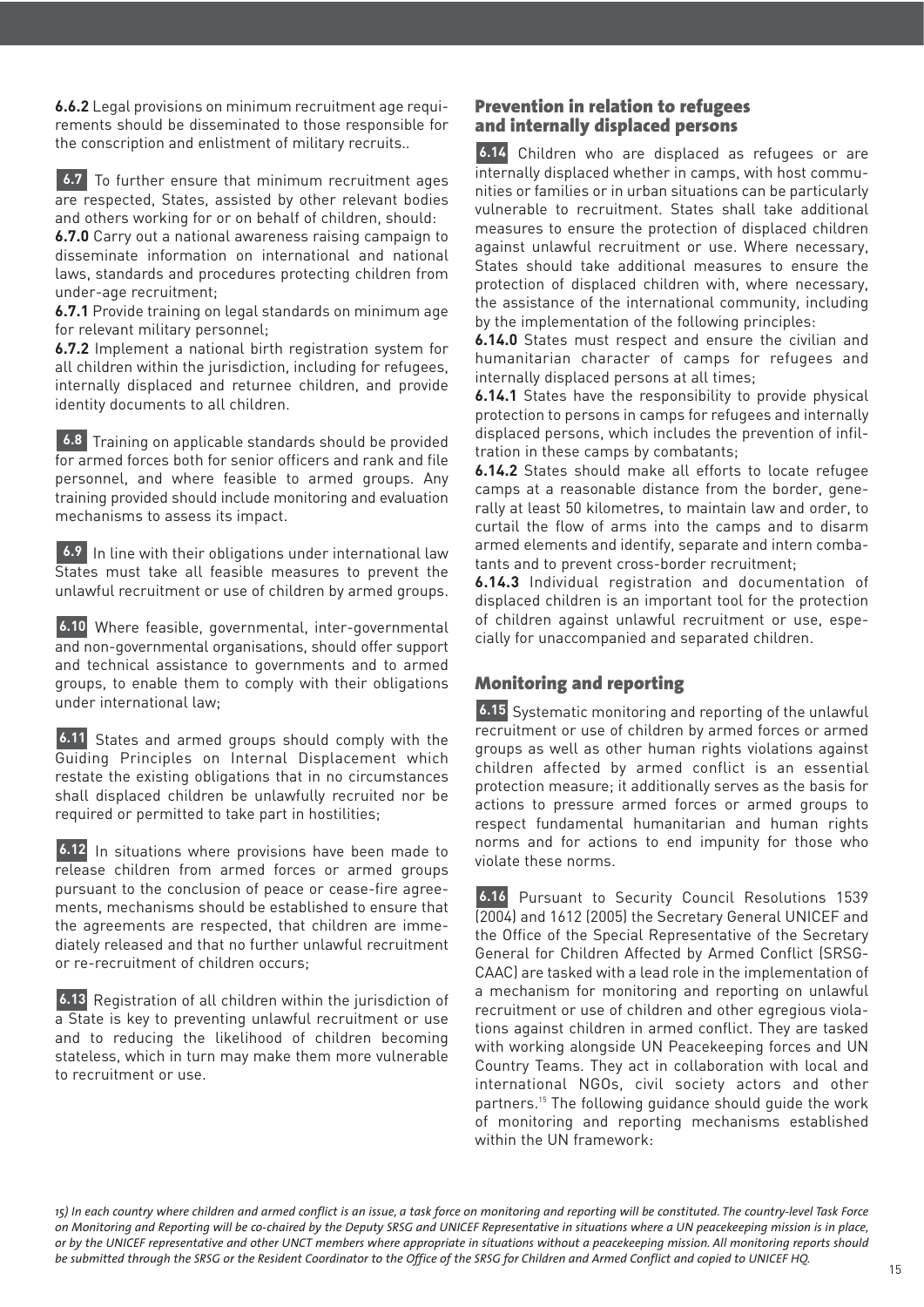**6.16.0** Monitoring and reporting mechanisms should be linked to, support and develop community efforts to prevent the unlawful recruitment or use of children by armed forces or armed groups and facilitate community based outreach strategies;

**6.16.1** International and national organisations should be informed of the provisions and available support to enable them to conduct monitoring and reporting in a way that preserves important evidence while reducing the risk to themselves and any children;

**6.16.2** Information on recruitment patterns and other grave violations should be used to put pressure on those who recruit children to abide by the relevant law and standards;

**6.16.3** Where feasible, monitoring and reporting structures should document cross border recruitment;

**6.16.4** Creation of inter-agency information management systems, including databases, at local and sub-regional levels where appropriate, should be considered by international child protection agencies;

**6.16.5** Country teams should decide collectively on the establishment of monitoring and reporting task forces as set forth in the Security Council Resolution 1612 (2005) Response measures should be implemented by the mission SRSG or the UN RC as appropriate;

**6.16.6** Humanitarian assistance mapping and planning should include the reality and risks of the recruitment of children. The UN Office for the Coordination of Humanitarian Affairs (OCHA) should be involved in this work at the earliest possible stage.

6.17 Monitoring and reporting at the national and local levels, as well as the regional and international levels, may constitute an effective means for preventing the unlawful recruitment of children and obtaining their release. International organizations, including UNICEF, peacekeeping mission, field presences of the Office of the High Commissioner for Human Rights, and other members of UN Country Teams, international humanitarian and human rights NGOs, peacekeeping operations and bilateral donors should, wherever possible, support national and local level monitoring and reporting initiatives, and other community-level initiatives.

**6.18** Independently of inter-agency mechanisms, States should take all feasible measures to prevent violations and ensure that perpetrators are adequately prosecuted.

The European Union Guidelines for Children and **6.19** Armed Conflict adopted in 2003 include a request for monitoring and reporting of recruitment and other violations and abuses against children through European Union Heads of Mission and outline actions to be taken. Information gathered through the monitoring and reporting mechanism can be used to request European Union bodies to take action on children's association with armed forces or armed groups.

Reports on the unlawful recruitment and use of **6.20** children by armed forces or armed groups should be amongst those submitted to the Committee on the Rights of the Child which monitors government implementation on the Convention on the Rights of the Child and the Optional Protocol on the involvement of children in armed conflict. Information should also be shared with relevant special procedure mandates of the Human Rights Council as appropriate.

### **Advocacy for prevention**

6.21 Prevention strategies and programmes by governments, UN, NGOs and other civil society actors should, wherever possible, be coordinated and effective information-sharing mechanisms should be developed. Where feasible, coordinated strategies targeting armed forces or armed groups recruiting or using children should be developed, and these should seek to involve those – from the local to the international levels - who may be able to influence the conduct of the forces and armed groups responsible.

A range of actors should be engaged to advocate for **6.22** an end to the association of children with armed forces of armed groups. They include:

**6.22.0** Local human rights defenders, children formerly associated with armed forces or armed groups, teachers, organised civil society, parents, health workers, religious leaders and other community leaders;

**6.22.1** Government officials, military personnel, and current or former opposition leaders may be effective as advocates or negotiators in the context of actions to release children or implement prevention strategies, including in neighbouring countries;

**6.22.2** Regional bodies such as the Economic Community of West African States (ECOWAS) the African Union (AU), Association of South East Asian Nations, (ASEAN), Organisation of American States (OAS), and the European Union (EU)<sup>16</sup> can play a vital role in advocacy as can strong and influential individuals, including those exerting authority at a regional level;

**6.22.3** Neighbouring and other States can exert political pressure on armed forces or armed groups who recruit or use children, particularly when armed groups are based in those other countries;

**6.22.4** The International Committee of the Red Cross has a particular role in relation to its mandate to protect and assist persons affected by armed conflict and in promoting respect for international humanitarian law;

**6.22.5** Multi-national peacekeeping forces have particular responsibilities according to their mandates for the protection of civilians including the protection of children against unlawful recruitment or use by armed forces or groups;

**6.22.6** Media personnel are frequently well informed on the recruitment or use of children by armed forces or armed groups or the impending risk of such recruitment and can provide the information to enable advocacy.

*16) The EU adopted Guidelines for Children and Armed Conflict in 2003 and an Implementation Strategy for the Guidelines was agreed in January 2006. http://ue.eu.int/uedocs/cmsUpload/GuidelinesChildren.pdf#search=%22european%20union%20guidelines%20on%20children%20and%20armed%20confl ict%22.*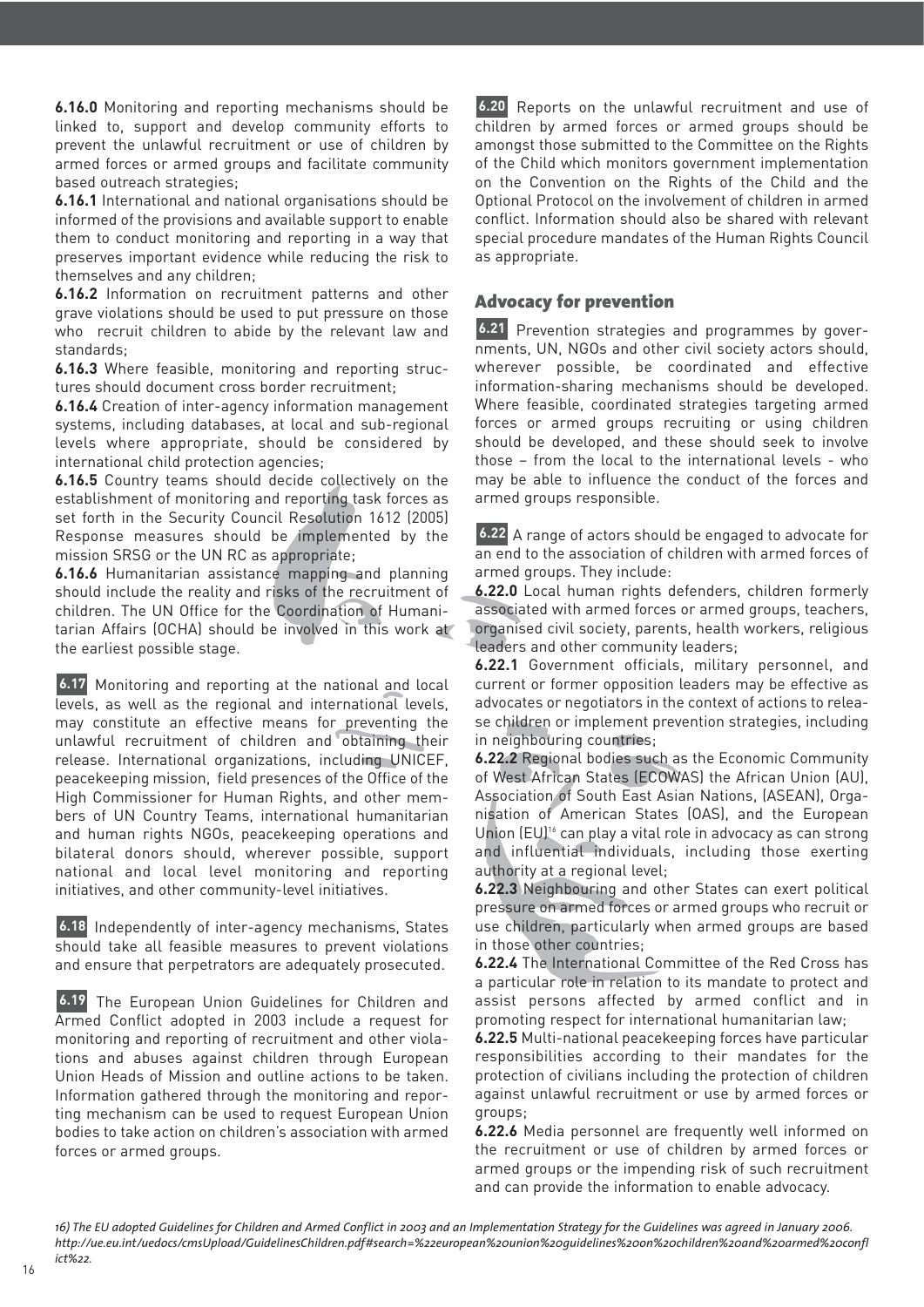States, national and international humanitarian and **6.23** human rights actors, religious bodies, and other civil society actors are strongly encouraged to use all means of communication to assert that using children to participate in armed conflict is not acceptable. Establishing this prohibition as an absolute social norm is a critical dimension in making it a reality.

States, national and international humanitarian and **6.24** human rights actors, religious bodies, and other civil society actors should seek to limit the supply of arms and other support to parties unlawfully recruiting or using children in armed conflict. Control of the availability of small arms and light weapons may be especially important in reducing children's capacity to participate in armed conflict.

Children are more likely to join or be re-recruited **6.25** into armed forces or armed groups if they are harassed or attacked or their rights are violated in any other way. Advocacy should therefore also include demands for respect of the humanitarian and human rights principles during and after armed conflict.

### **Prevention and education**

Education provides opportunities to learn and, when **6.26** effective, gives children the skills and competence to meet their needs, protect themselves and build hope for the future. Access to education, including appropriate education for older children, life skills and relevant vocational training should be promoted for all boys and girls including returnees and stateless, refugee and internally displaced children. The following principles should be considered to reduce the likelihood of recruitment and use:

**6.26.0** Education should be free to all children and of good quality;

**6.26.1** Measures must be taken to prevent propaganda or active recruitment taking place in or around schools and to protect children in the school environment.

### **Building local initiatives**

Programmes to prevent unlawful recruitment **6.27** should support community efforts and be context-specific. They should be based on an analysis of the factors underlying children's involvement in armed forces or armed groups, preferably in collaboration with local communities and children themselves. Particular attention should be paid to those children most vulnerable to involvement with armed forces or armed groups, including adolescents, refugees, internally displaced children, children living in conflict zones and occupied territories and those who live in highly politicised environments. Attention should also be paid to children separated from their families (whether accompanied or not) or in institutions, those living or working on the streets, or in conflict with the law, and those who have been subjected to sexual and gender based violence. The following principles should be adhered to reduce the likelihood of unlawful recruitment and use:

**6.27.0** Risk mapping can identify areas where conflict is concentrated, the groups at risk, the age of children being recruited and the type of risks they face, as well as the principal recruiting agents and tactics. Targeted strategies should be based on this information. Any risks associated with prevention activities should also be assessed;

**6.27.1** Understanding the attitude and motivations of families and communities is vital; children living in highly militarised or politicised communities or those where violence is organised or commonplace may be particularly vulnerable to recruitment; children often join armed groups to support or remain with their families;

**6.27.2** Where communities view children as adults before they are 18 years old, opportunities should be sought for involving the government and local communities in reflecting on the need to protect children from the dangers of participation in armed conflict and its negative consequences;

**6.27.3** Community and family efforts to protect children from unlawful recruitment or enlistment should be identified and supported and where appropriate replicated;

**6.27.4** Children and families should be involved in the design and implementation of prevention activities. Children who have joined up are best placed to describe why they did so. Strategies can be created to reflect on and address these issues, involving parents, children, teachers and community leaders. The influence of parents and other significant adults has been shown to be important in preventing children from joining an armed force or armed group;

**6.27.5** Programmes should encourage the formation and continuation of youth groups which bring young people together, especially those from opposing communities. Sports, music or drama or work on conflict resolution or peace studies provide children with a positive alternative to taking up arms and can also promote reconciliation.

### **Preventing the unlawful recruitment or use of girls**

General prevention strategies apply to girls in the **6.28** same way as to boys. Girls should be included in the design of programmes as well as in monitoring and evaluation of programmes to ensure interventions are relevant and effective.

Girls may join armed forces or armed groups to **6.29** escape sexual and gender-based violence, early marriage or other harmful practices and exploitation. Programmes should address these issues nationally and locally. They should seek to promote gender equality and freedom of choice for girls in line with international human rights norms. Programmes should be developed to provide girls with opportunities to develop skills and generate income in non-exploitative settings.

The following issues need to be given special **6.30** consideration and addressed in relation to the prevention of the association of girls with armed forces or armed groups: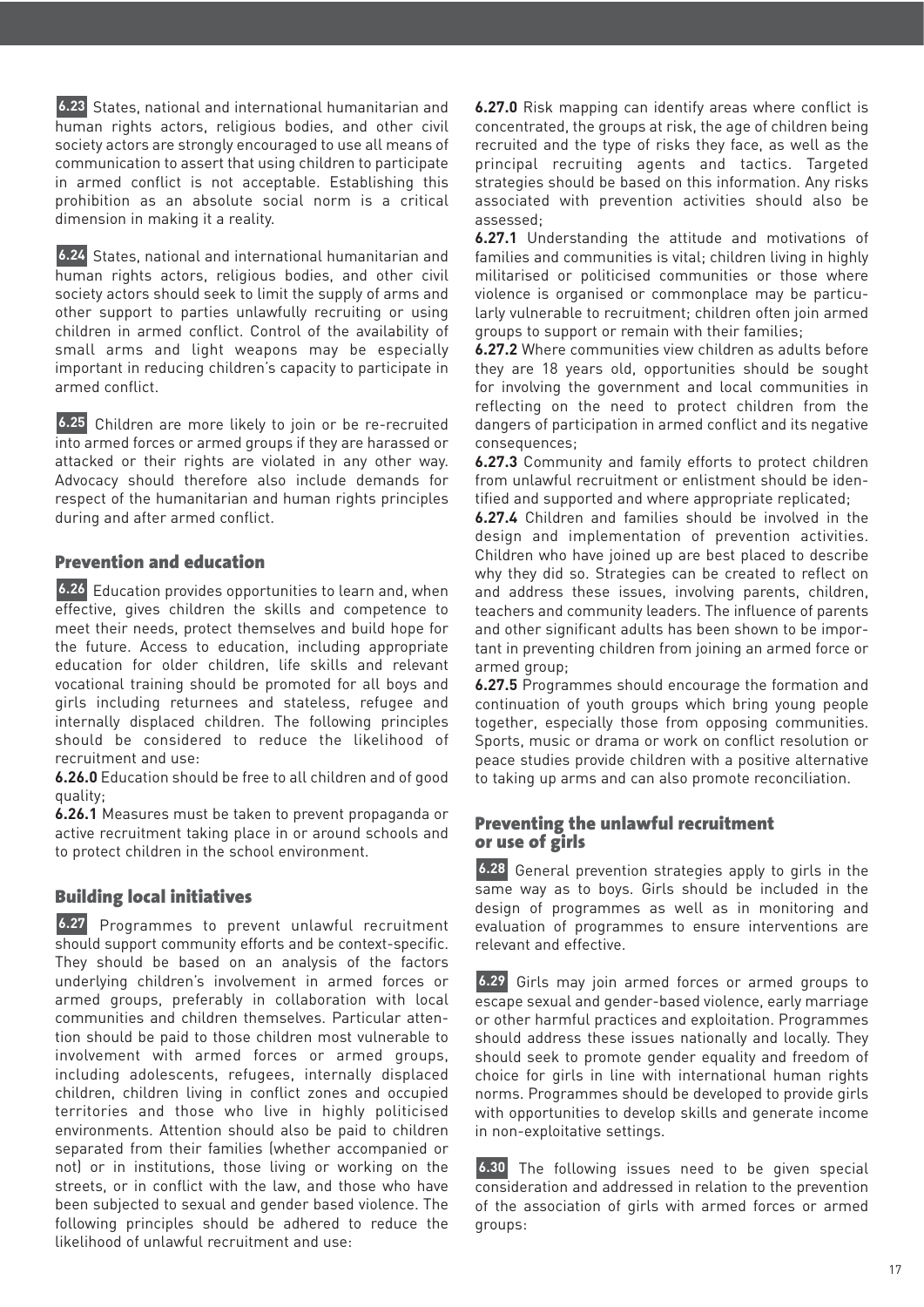**6.30.1** Dialogue with armed forces or armed groups should emphasize that the use of girls as "wives" or other forced sexual relations, actual forced marriage, and the use of girls for domestic labour or logistical support in armed conflict constitute acts of recruitment or use and can be thus contrary to fundamental human rights and humanitarian law and standards if not also contrary to national law;

**6.30.2** Girls have an equal right to education irrespective of their status as mothers or wives and girls' lack of access to education should be addressed;

**6.30.3** Girls may be particularly vulnerable to forced recruitment or use by armed forces or armed groups if sufficient protection is not afforded, for example by having to fetch water and firewood unaccompanied in conflict zones. All possible measures must be taken to provide effective protection in these and other cases.

### **Family unity**

The family and community generally provide the **6.31** most effective protection for children. Every effort should be made to keep children with their families or to reunite them or place them within a family or community setting where they can be adequately cared for and protected.<sup>17</sup>

Where families decide to send children away **6.32** temporarily to avoid recruitment, steps should be taken to ensure that these are informed decisions, that, wherever possible, children are consulted and that, above all, these decisions are motivated by the best interests of the child.

Child protection agencies and other relevant actors **6.33** should work with governments in providing an urgent response that supports family reunification and the interim care of separated children in the context of armed conflict or natural disaster. In particular,

**6.33.0** By providing children with registration documents or at least name tags and teaching them their name and place of origin;

**6.33.1** When children have to be evacuated, inter-agency guiding principles indicate: "Whenever possible, children should be evacuated from their place of residence with adult family members. Evacuating children without family members should be a last resort, carried out only after it has been carefully determined that protection and assistance cannot be provided in place and that evacuation of the entire family is not feasible;"18

**6.33.2** An assessment of the motivation and capacity of families to provide care and protection should be carried out before unaccompanied or separated children are placed with the extended family or in foster care; these arrangements require monitoring to ensure children are not neglected, abused or exploited;

**6.33.3** In many instances, children's vulnerability to recruitment may be increased if they are in institutional settings. It is preferable, therefore, that families and communities are provided with adequate support to ensure a protective environment for children, including the capacity for monitoring.



*17) For further information and ideas see Interagency Guiding Principles on Unaccompanied and Separated Children and Unaccompanied Minors & Priority Action Handbook for UNICEF/UNHCR field staff. 18) Op cit.*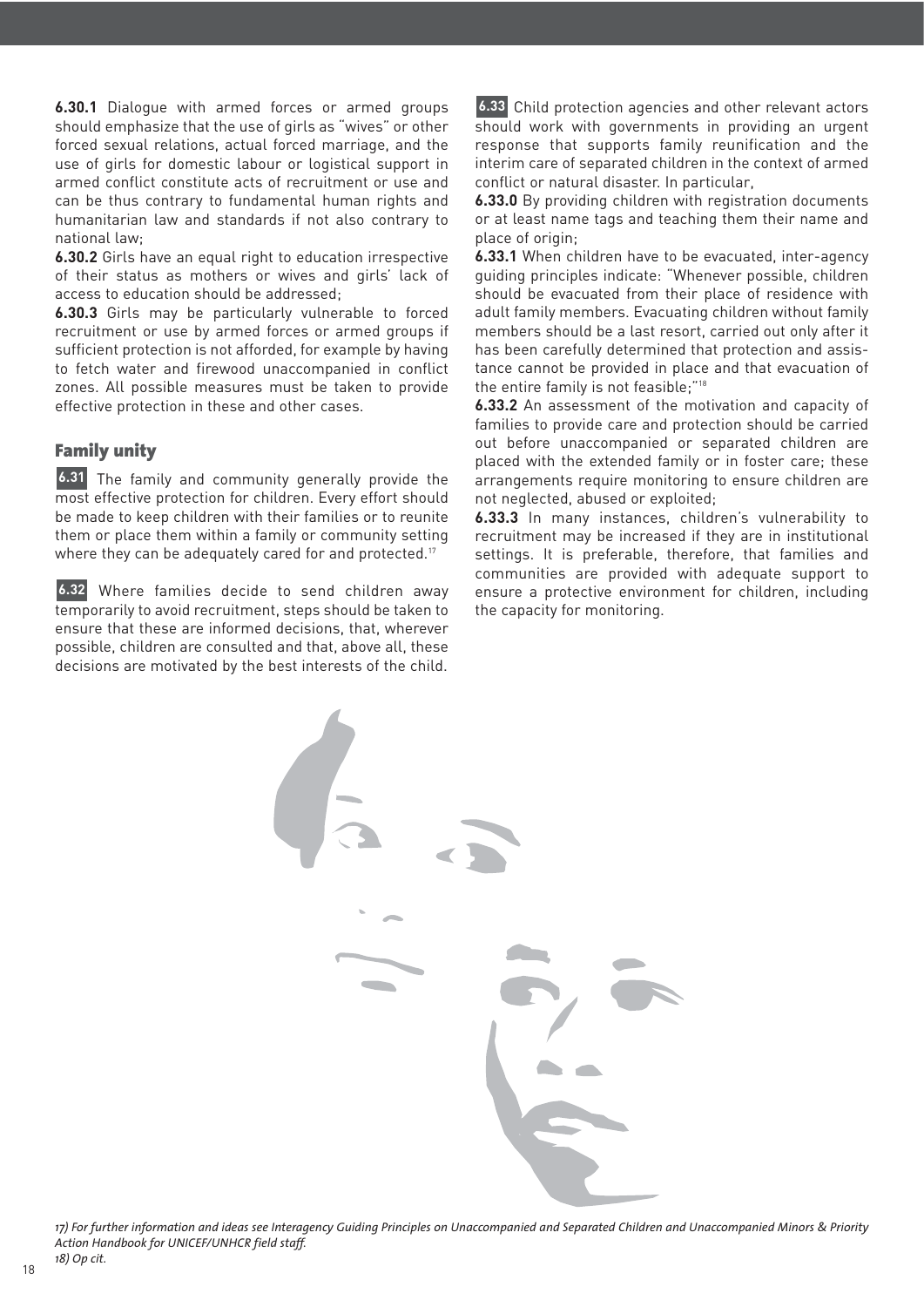### **Planning and preparation**

At all stages, the planning and programming for **7.0** children who have been associated with armed forces or armed groups should have the objective of enabling children to play an active role as a civilian member of society, integrated into the community and, where possible, reconciled with her / his family.

Planning for programmes to support the release **7.1** and reintegration of children should commence as soon as it becomes apparent or possible that there will be children associated with armed forces or armed groups and should not be dependent either on the progress of any formal peace process or on any formal DDR process. Actors working towards the release of children should have agreed contingency plans in place to manage any unexpected, rapid or large-scale release of children by an armed force or armed group.

Funding for the release and reintegration of children **7.2** into civilian life should be available at the earliest possible stages and continue after the cessation of formal adult or child DDR processes. Preparations should include an appeal for the necessary funding to support a programme of adequate duration.

The situation analysis required in planning for the **7.3** release and reintegration of children associated with armed forces or armed groups should include careful attention to the circumstances of other war-affected children and families in the areas to which they will return.

Planning for programmes should emphasize commu-**7.4** nity engagement, involve children and the communities to which they return, build on existing resources and take account of the rights and aspirations of children, balanced with community priorities and values. Assessments for programme planning should also acknowledge the changing roles, responsibilities, hierarchies and social dynamics that may have occurred in a community as a result of the disruption caused by the conflict in addition to the skills and experiences children have gained and how this will affect their reintegration process.

7.5 Preparation should include a strategy to meet the needs both of children who enter a release process **and** those who do not go through any kind of process but leave armed forces or armed groups and either return to their family and community or seek to integrate elsewhere.

### **Protection of children who have been associated with armed forces or armed groups**

Children who leave armed forces or armed groups **7.6** by any means, including those who escape, are abandoned or are captured by an opposing armed force or armed group or by multinational forces retain their human rights as children, and relevant international law and standards must be applied, inter alia:

**7.6.0** No child may be subjected to torture or other cruel, inhuman or degrading treatment or punishment;

**7.6.1** Neither capital punishment nor life imprisonment without possibility of release should be imposed for offences committed by persons below eighteen years of age;

**7.6.2** No child may be deprived of his or her liberty unlawfully or arbitrarily;

**7.6.3** Children who escape unlawful recruitment must never considered deserters;

**7.6.4** All appropriate measures to promote physical and psychological recovery and social reintegration must be taken;

**7.6.5** All appropriate action must be taken to ensure and re-establish family unity;

**7.6.6** Unless contrary to the best interests of the child, all allegations of violence, including sexual and gender-based violence must be promptly, thoroughly, and independently investigated and prosecuted and adequate and effective follow-up care offered to the child and her/ his family.

**7.7** Many girls give birth during or after their time with an armed force or armed group; the surviving children are likely to face numerous child protection problems, so other specific programmes should be developed which seek to address the particular nature of the challenges faced by these children as infants and as they grow up. They are likely to suffer from health problems, neglect, rejection and abuse or there may be custody battles with the father or his family trying to reclaim the child. The legal status of these children according to both domestic and international law is likely to be unclear. Primarily, the state where the child currently resides has responsibility for ensuring that the best interests of the child are protected. This will include registration at birth or as soon as possible afterwards, the child's right to its identity, a nationality and its family and the right not to be discriminated against.

### **Advocacy**

All actors should endeavour to work together in **7.8** accordance with their mandate and respective working modalities to develop a coordinated advocacy strategy with the objective of securing the release and reintegration of children, including a particular focus on girls. Such advocacy should take place at all stages of a conflict, based on continuous monitoring and information collection. It should take place with all those responsible for the recruitment and retention in armed forces or armed groups, communities from where the children were recruited and / or to where they will be released or eventually integrated and with the children themselves.

Even when a collective or large scale release is **7.9** agreed, some children (particularly girls) may be kept back and others may be reluctant to leave. Actors should continue to negotiate with armed forces or armed groups for the release of all children recruited or used unlawfully, provide accurate information about the release and reintegration process to children who remain inside armed forces or armed groups, and also consult children already released to find ways to communicate with and encourage those remaining to leave.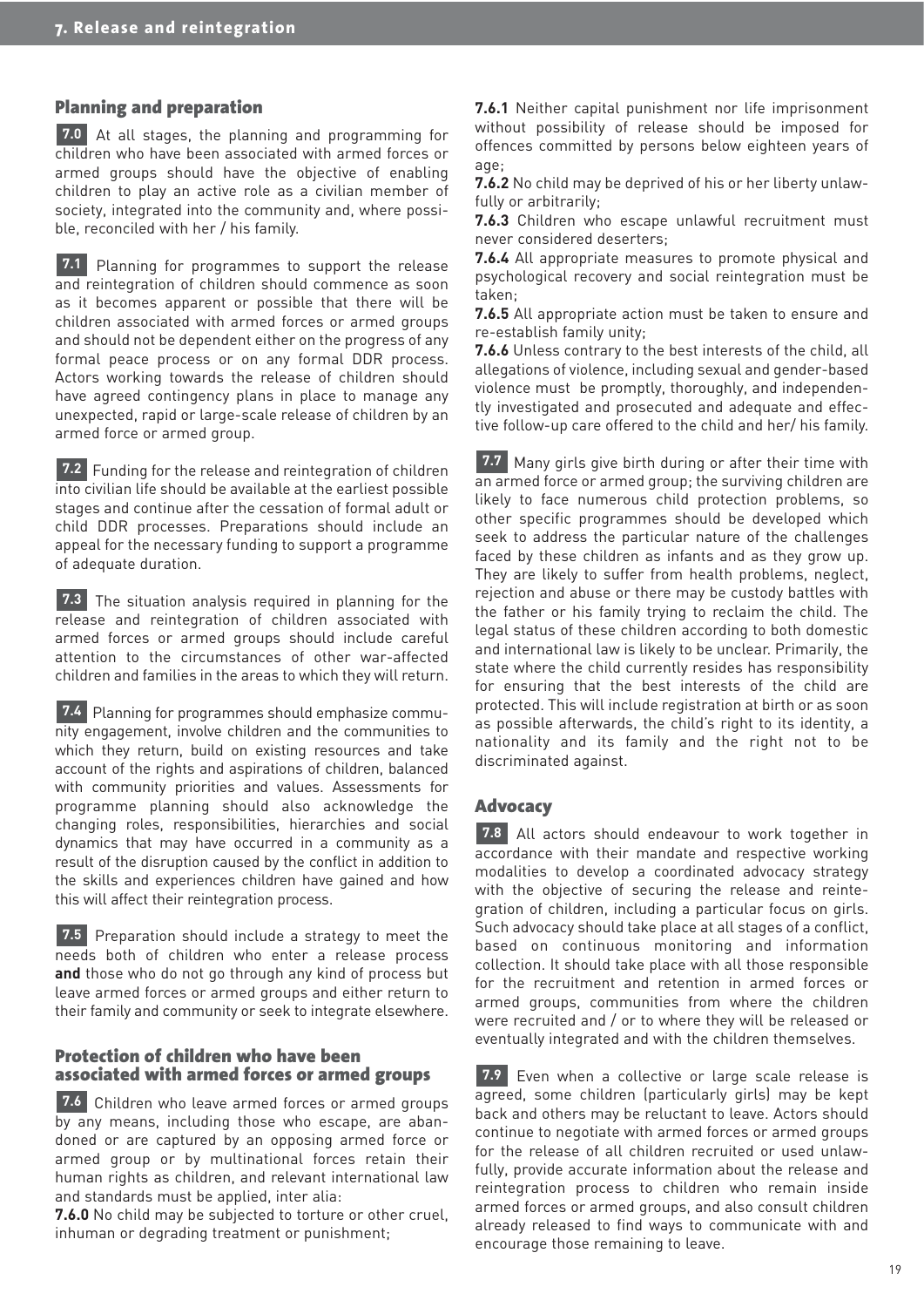Where appropriate in and accordance with the best **7.10** interests of the child, direct and free access to all children associated with armed forces or armed groups, regardless of their nationality, should always be granted. This should be done so, without hindrance, to those relevant authorities or actors who have committed to operate in accordance with the relevant standards and who are implementing programmes to support the release, protection and reintegration of children.

### **Armed groups**

7.11 Based on their analysis of armed groups, actors working to promote and support the release of children should make contact with those armed groups who are recruiting or have recruited children and affiliated bodies where this can be done safely, in order to negotiate commitments to establish a minimum age of 18 years for recruitment or participation in armed conflict and to release children in their ranks.19

### In such contacts:

**7.11.0** Rigorous adherence to the principles of neutrality and impartiality are essential;

**7.11.1** Actors should adopt a co-coordinated and transparent approach to the extent their mandate ad working modalities allow in order to agree on a common strategy and ensure consistent communications. It can be helpful for one agency to take a lead role when making contact with armed groups;

**7.11.2** Dialogue and negotiations should take place without media coverage;

**7.11.3** Formal agreements should be sought, and should include mechanisms to monitor implementation;

**7.11.4** Training and capacity-building on obligations under international law relating to the recruitment or use of children should be provided;

**7.11.5** Training provided to armed groups should include monitoring and evaluating mechanisms to assess impact.

### **Peace processes and peace agreements**

7.12 The issue of the release and reintegration of children should be included in all stages of any peace process; where children have participated in armed conflict, peace agreements and related documents should acknowledge this fact. Peace agreements should include specific provision for the needs of children, including the particular needs of girls and any children they have or will have as a result of their association with an armed force or armed group. Such provision should explicitly include financial and other resources required for programmes to support the swift and safe release, return and reintegration or integration of children at the earliest opportunity. There should be no liability for future conscription for those who fought as children.

### **The release process**

7.13 The transition of the child from a military environment and the first step towards reintegration into civilian life begins with their release from armed forces or armed groups.

7.14 It is usually in the best interests of children associated with armed forces or armed groups to go through some form of formal release process where they can receive support and assistance. Processes should be designed to ensure that all children who wish to are able to benefit from formal programmes. Concerned agencies should therefore:

**7.14.0** Design and conduct an information campaign so that children, particularly girls, who are currently associated with armed forces or armed groups, are aware of their right to be released and the options available to them;

**7.14.1** Liaise with families and communities of recruited children so that, where possible, they can inform the children of their rights and options;

**7.14.2** Advocate with armed forces or armed groups for access to children to explain their rights and options.

7.15 At the same time, particularly for children (largely but not exclusively girls) who do not wish to join such formal processes, programming should develop community based mechanisms where children can be supported without being stigmatised. The following guidance should be adhered to during the release process:

**7.15.0** Where there are existing governmental or other, local, structures, these capacities should be incorporated into programming and strengthened as necessary;

**7.15.1** Actors supporting the release and reintegration of children must ensure that all those persons who will be working with children are trained and supervised;

**7.15.2** Logistical and technical support should be organised in collaboration with agencies responsible for this in the case of a formal DDR process;

**7.15.3** Actors should agree on documentation, data collection and storage (including databases) and information sharing, with particular attention to confidentiality and protection of sensitive information, especially vis a vis parties to the armed conflict.

Where children had not been separated from their **7.16** families or communities, the release process should not do so unless this is absolutely necessary for the protection of the child.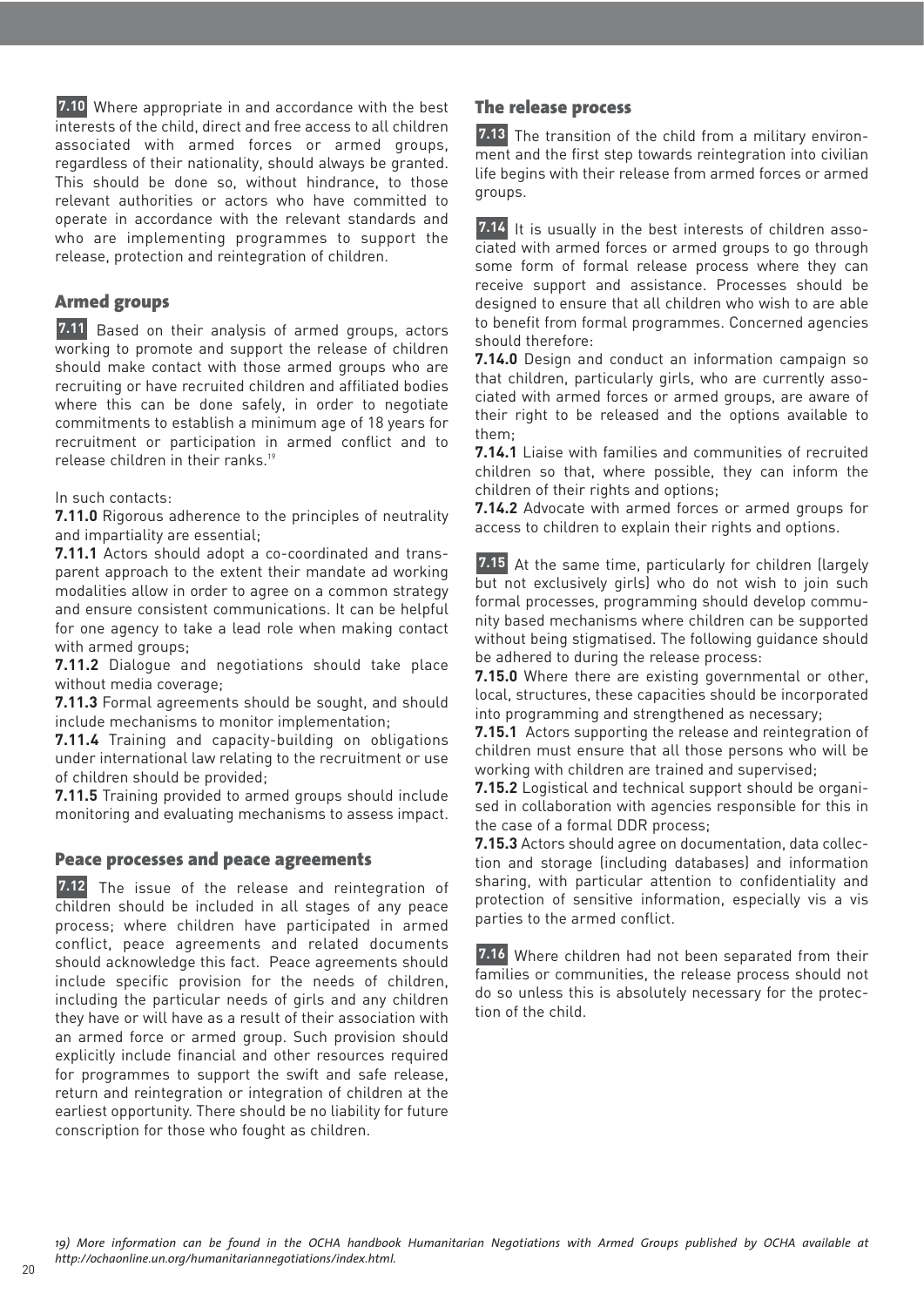Where it would enable children to more easily assu-**7.17** me a civilian identity, demobilisation or release papers may be provided. Decisions regarding the provision of such documentation should take into account the local context and balance the help this may give to children against the risk it may entail. Actors working to support the release of children should agree, together with any formal DDR coordination body, on best practice in this regard.

### **Eligibility for the release process**

The "Definitions" contained in this document should **7.18** form the basis for criteria on deciding when a child is or has been associated with armed forces or armed groups. The criteria should be clearly laid down and communicated to all who have a role in screening who should be trained and supervised. The criteria must explicitly include girls; armed forces and armed groups and other actors must understand that girls, whatever their roles, are eligible for release and must be included in formal and informal release processes. Release programmes need to ensure that programme activities support policy level agreement to include girls.

All children who meet the criteria and wish to do so **7.19** must be allowed to enter a release process.

All measures to ensure that girls see themselves as **7.20** eligible for release need to be taken. In particular, information should be given that explicitly includes girls' eligibility, and special vigilance given to monitoring their release given the reluctance of commanders to allow this.

### **The release**

7.21 The duration of the release process should be as brief as possible and the safety and dignity of the child and their need for confidentiality must be primary considerations. Children should be rapidly separated from adult fighters and handed over to an appropriate, mandated, independent civilian process. Particular consideration should be given to the particular situation of children who are solely dependents of adult fighters and of children born to adults or children who are already in armed forces or armed groups. Formal or informal release processes may take place in a centre or community based environment. Throughout the release process, the following measures are necessary:

**7.21.0** Children should be accommodated at a distance from adult ex-combatants with sufficient security to prevent harassment or abuse;

**7.21.1** Measures to prevent sexual and gender based violence and ensure safety such as secure accommodation, adequate lighting and separate latrines are essential and girls and boys should be consulted to ensure these measures are sufficient and effective;

**7.21.2** Child protection actors and children themselves should be involved in decision making throughout the process;

**7.21.3** Adequate time and appropriate personnel, including females, are essential in order to help children feel secure and comfortable enough to receive information about what will happen to them and to be able to participate in decision making;

**7.21.4** Wherever possible, staff dealing with children should be of the same nationality and all communication and information should be in the child's mother tongue;

**7.21.5** Measures should be taken to ensure the cultural diversity of the area is taken into account and to meet any particular needs of children in relation to their ethnicity or religion;

**7.21.6** Original documentation forms should accompany the child throughout the process;

**7.21.7** Information should be provided to children explaining that they have a right not to be abused by anybody (including humanitarian and security staff) and providing details of safe and efficient reporting and complaints mechanisms they can use should abuse occur;

### **The release of children who are not in their state of nationality**

While these Principles apply equally to the release of **7.22** children from armed forces and armed groups outside their country of origin or habitual residence, their situation needs special attention. Upon release the child must enjoy access to asylum procedures and other complementary protection. Refugee status determination procedures must be conducted and the refugee definition of the 1951 Refugee Convention interpreted in a gender and age-sensitive manner, while paying due consideration to child-specific forms of persecution. For unaccompanied or separated children, their degree of mental development and maturity needs to be considered when deciding how refugee status will be determined. The best interests of the child should guide any subsequent decision on a durable solution. The provision of identification documents to unaccompanied and separated children is crucial regardless of which durable solution is deemed most appropriate.

### **Girls and the release process**

From the planning stage onwards, eligibility criteria **7.23** and screening procedures for inclusion in release and reintegration programmes and informal release processes should always recognise that girls are at risk of being 'invisible'. Girls may often remain in the armed forces or armed groups while boys are released due in many cases to the view that as "wives" or in other domestic roles, girls are not in the same category of "child soldiers" as boys. This should also be a key consideration in any release negotiations with parties to a conflict.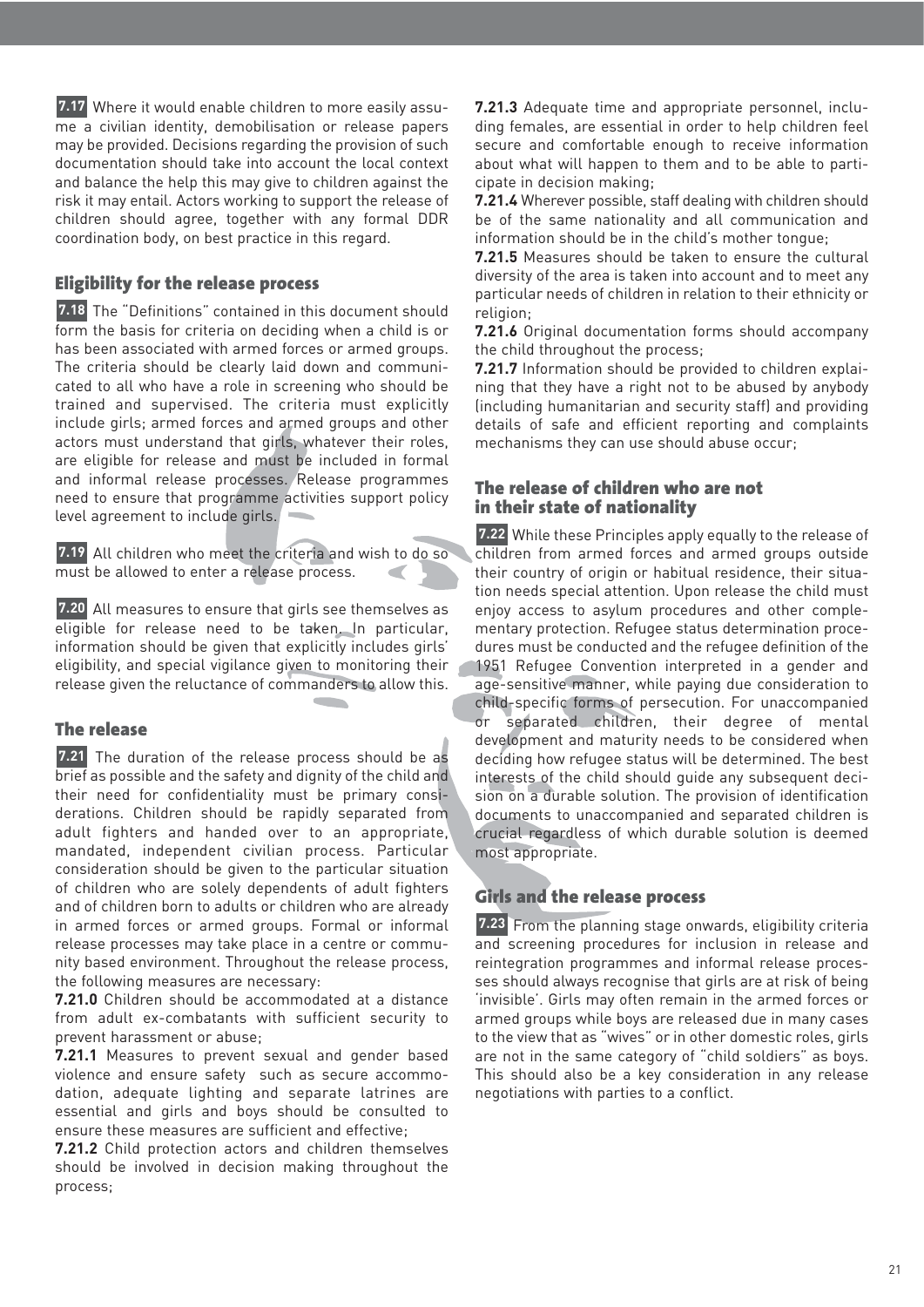**7.24** If the conditions pertaining throughout the release process are not explicitly inclusive of the specific needs of girls, they will bypass the formal release processes, will leave them prematurely to go straight to their communities or will return to the armed force or armed group. In order to increase the likelihood of girls associated with armed forces or armed groups including those who are pregnant or girl mothers accessing release programmes and to ensure their needs are met, release programmes for children should always be designed to include the following:<sup>20</sup>

**7.24.0** The presence of accessible female employees at all times during the process;

**7.24.1** Safe and private accommodation for girls where accommodation is required, either at cantonment or transit//interim care or any residential care sites, with specific health services, including reproductive health care, separate washing and toilet facilities, adapted hygiene kits, and clean birthing kits;

**7.24.2** Measures to ensure the safety and protection of girls in residential settings such as regulated access of male former combatants to the sites, proper lighting and regular surveillance and patrolling by security forces in which women are a majority wherever possible and in any event for girls' areas;

**7.24.3** Nutrition and health care for infants and young children where necessary and support to girl mothers to care for their children, where possible;

**7.24.4** Education in parenting skills and mother and child health for girl mothers or pregnant girls; options for their future should be presented in a supportive environment;

**7.24.5** Education and skills training that is unrelated to girls' reproductive status and made equally accessible to girls who are or are not pregnant or mothers.

### **Interviewing children**

Children may need to be interviewed for a number of **7.25** reasons; to determine whether they meet the criteria for eligibility for release programmes, to establish information about their current circumstances and future plans, to facilitate family tracing, for explicitly therapeutic reasons or for forensic purposes. Interviews should never be conducted to collect information for military purposes.

Measures should be taken to ensure the safety of **7.26** the information gathered and a document control mechanism should be established. The safety of the interviewee should be considered paramount in information management mechanisms. Information collected from interviews should remain the property of the collecting organisation.

Throughout release and reintegration processes, all **7.27** children should be informed as to why information is being collected, who will have access to it, and which steps have been taken to ensure confidentiality. Children should be kept informed about what will happen to them at each step of the process.

7.28 The following measures should be put in place by organisations whose personnel need to interview children: **7.28.0** Interviewing personnel should be clear about their purpose and should concentrate on information required for these purposes only;

**7.28.1** Interviews should be carried out by personnel who are trained in interviewing children;

**7.28.2** Children should be interviewed by adults of the same sex wherever possible;

**7.28.3** Multiple interviews should be avoided;

**7.28.4** Sensitive issues should be raised with children only when essential and in their best interests;

**7.28.5** Additional support should be provided as necessary to children during and after the interview;

**7.28.6** In all cases, psychological support should be available to children before, during and after interviews;

**7.28.7** Interviews should be conducted in private where they cannot be overheard and confidentiality should be respected at all times by the organisation collecting the information.

See section eight for principles relating to forensic **7.29** use of information gathered from children.

### **An inclusive approach to reintegration**

7.30 Children who have been associated with armed forces or armed groups may be further stigmatised with a narrow provision of benefits and support only to that sector of children; community divisions and tensions can be increased. Inclusive programming which supports children who have been recruited or used as well as other vulnerable children benefits the wider community.

While the reintegration of children into civilian **7.31** communities should wherever possible be carried out in ways that facilitate local and national reconciliation, it should always be preceded by a risk assessment including a cultural and gender analysis addressing issues of discrimination and should be based on the child's b est interests irrespective of national considerations or priorities.

**7.31.0** Programmes should build on the resilience of children, enhance self-worth and promote their capacity to protect their own integrity and construct a positive life; **7.31.1** The participation of women and girls in programme development and implementation should incorporate their views with regard to reintegration into family, community and economic and political life;

**7.31.2** Activities should always take into account the age and stage of development of each child and any specific needs.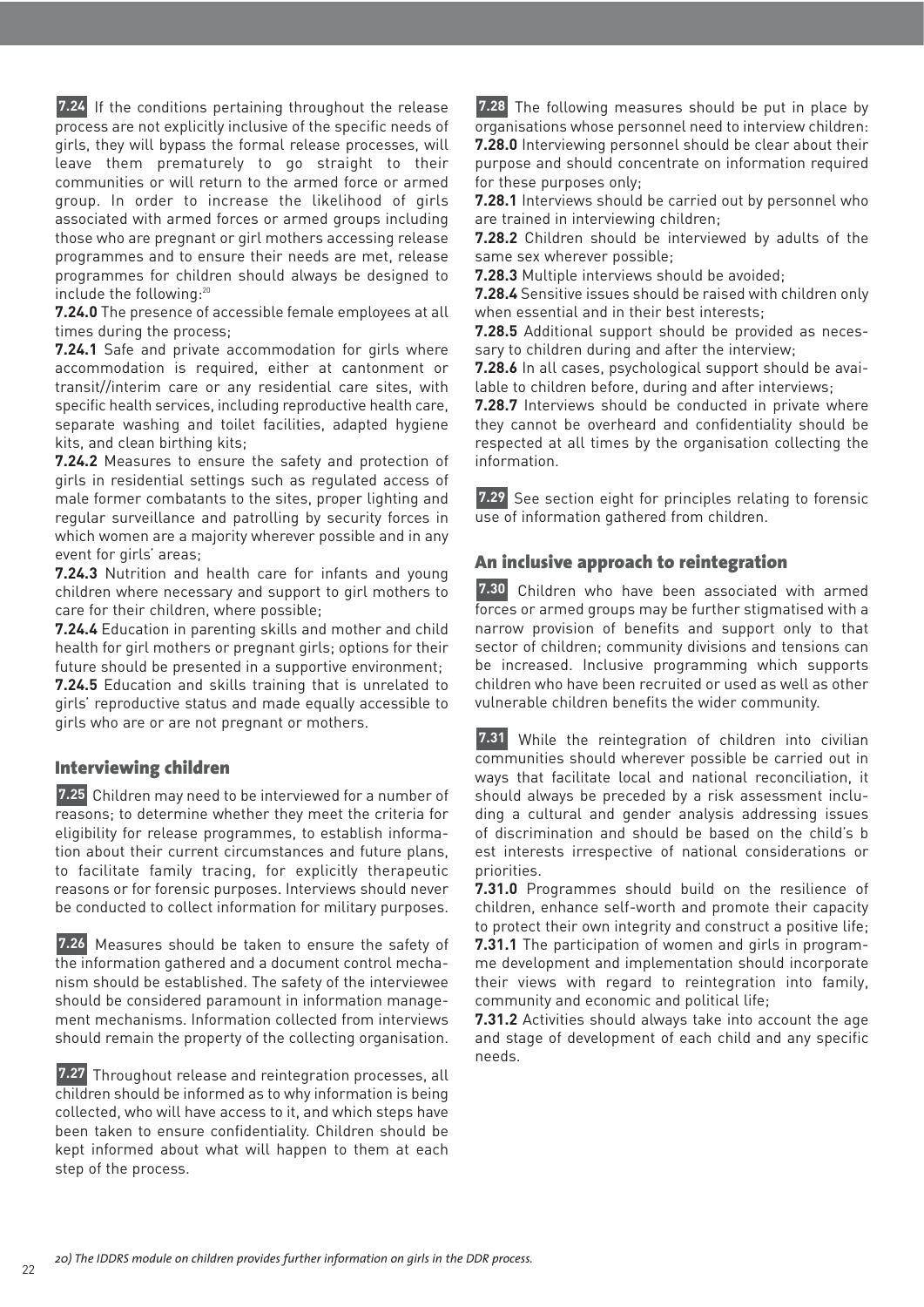Programmes to support the reintegration of children **7.32** associated with armed forces or armed groups should develop links with all programmes, policies and initiatives which may benefit these children and their families either directly, for example through local or national social welfare programmes, or indirectly, through reconstruction and rehabilitation of national institutions and other development programmes.

### **Material assistance**

**7.33** Assistance at the release or reintegration stages should aim to enable children leaving an armed force or armed group to assume a place within their community and standard of living comparable to that of other children of the same age. Circumstances vary, and it should not be assumed that all children who have been associated with an armed force or armed group require direct material assistance in order to reintegrate. While material assistance and particular attention may well be necessary, for instance, for children with disabilities or girl mothers, inappropriate assistance can impede reintegration, particularly if it is perceived to be rewarding children who have committed acts harmful to their community. Benefits in terms of services should be structured and provided in a manner that does not either stigmatize or inappropriately privilege children or place them at risk. This is generally best achieved by providing support to children, families, and communities. For example, assistance might be provided to schools which enable them to incorporate such additional children.

Where reintegration will require appropriate material **7.34** and social assistance, appropriate planning involves assessing how such children and their actions are regarded by their respective communities, how long they have been away and what they require in order to re-enter civilian life in an age-appropriate stage of the life cycle.

Direct cash benefits to released or returning children **7.35** are not an appropriate form of assistance, as experience has repeatedly shown.

### **Family tracing**

Family tracing, if required, should begin urgently **7.36** and contact with families and communities established as soon as possible with a view to timely reunification or placement of the child within a supportive protective environment, ideally their family. Child protection coordination groups or networks should agree on a strategy for family tracing, reunification and follow up of children and ensure that it includes children associated with armed forces or armed groups. Consideration should be given to the mandate and experience of the ICRC with regard to tracing and re-establishing family links in cooperation with the national Red Cross and Red Crescent societies.

### **Support for families and communities to which children return or integrate**

7.37 The capacity of the family and community to care for and protect all children affected by conflict should be developed and supported from the earliest possible stage. Dialogue with the communities to which children will return or be integrated into should be initiated at the earliest possible opportunity.

As much as possible and when in the best interests **7.38** of the child, this should be done before release in order to clarify their concerns and strengthen the community's understanding of their own roles and responsibilities with regard to released children. Discussions should explore any fears and prejudices towards returning children and the potential for stigmatisation of such children and should help communities understand that children have suffered, that experience from other conflicts indicates that children can, with appropriate support, integrate effectively into civilian life, and that the children are the responsibility of the community as well as the State. These discussions should set the stage for community initiatives to support the released children along with other vulnerable children in the community. Staff capacity should be developed to undertake such initiatives.

The stigmatization of children associated with armed **7.39** forces or armed groups is one of the greatest barriers to reintegration and girls may be particularly ostracised. Children are frequently perceived initially as troublemakers prone to aggressive behaviour or criminal activities. The preparation of communities and on-going support to communities needs to address these perceptions and to help communities understand that the children are primarily victims.

Actors should advocate with programming partners **7.40** and with donors for the necessary linkages between short term humanitarian assistance and longer term development assistance which will enable the reintegration of children.

Children may be reunited or integrated with families **7.41** and communities that have suffered displacement, disruption, deprivation, and loss of social cohesion as a result of conflict. To enable children's return and reintegration, it is vital to prepare the family and community and also to provide mediation and support following children's return. Work with families and communities should:

**7.41.0** Identify and build upon ways of supporting long term livelihoods within affected communities;

**7.41.1** Offer economic support to families through incomegenerating activities provided in such a way that financial incentives are not the main attraction of caring for children;

**7.41.2** Advocate on behalf of displaced families who are dependent on external support to ensure they receive adequate rations enabling them to support children who are reunited with them;

**7.41.3** Raise awareness of the problems that may occur when children return, such as aggressive and rebellious behaviour and drug or alcohol use;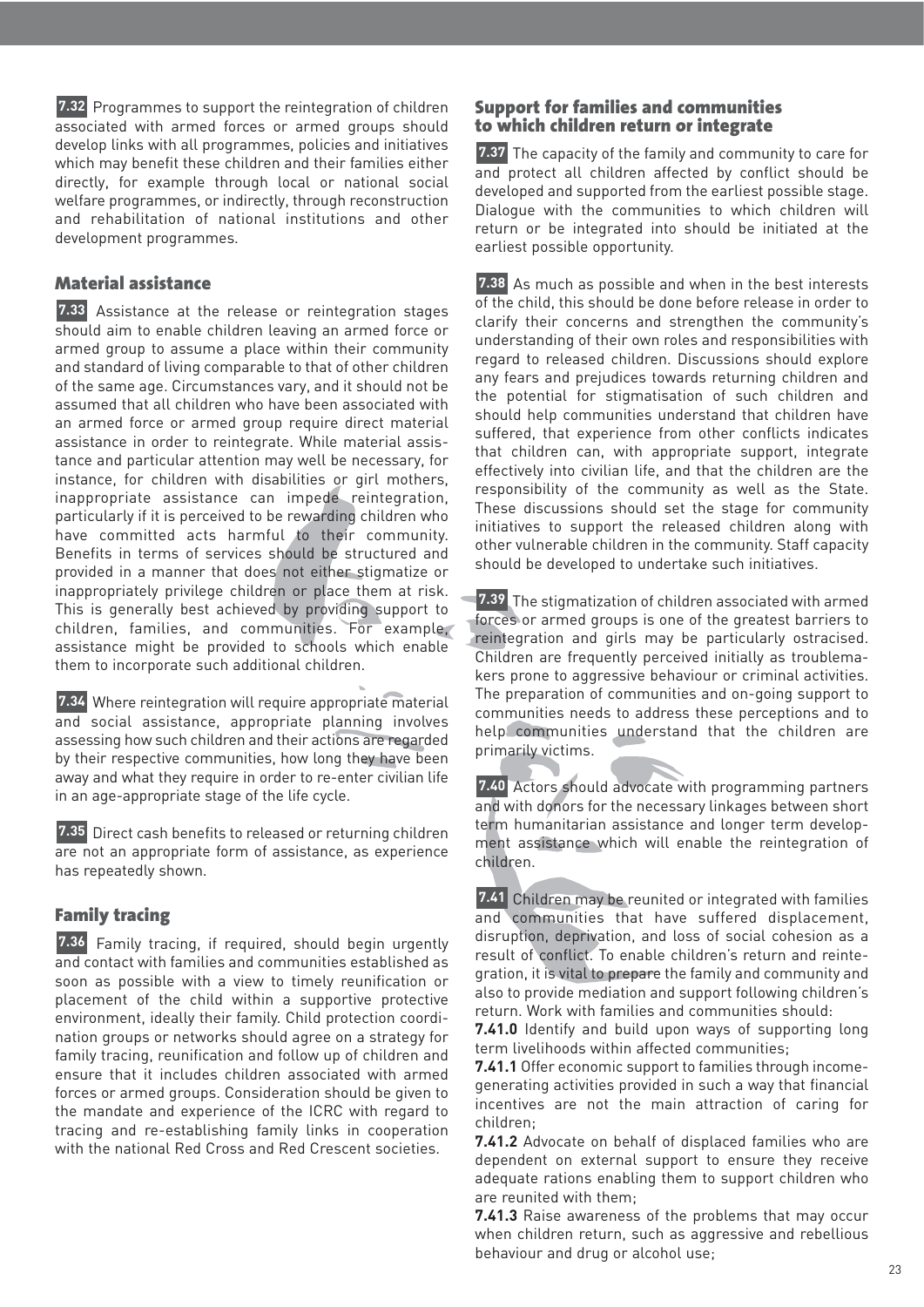**7.41.4** Emphasize the importance of families showing children they are loved and cared for despite these difficulties;

**7.41.5** Encourage communities to provide mutual support in dealing with problems and facilitating the formation of constructive social relationships for returning children; **7.41.6** Support non-violent ways of managing conflict;

**7.41.7** Encourage communities to realise that an investment in young people will support the long term peace and security of the community, which may otherwise suffer problems if reintegration is not achieved.

A risk assessment, including on the basis of gender, **7.42** will indicate where it is likely that children will be feared. become targets of hostility for having been in enemy groups or be ostracised or neglected. In these cases, intensive community sensitisation should be undertaken before children return. Similarly, children who need to be integrated into new communities or different ethnic groups may require individual preparation and support.

Where children from different, opposing armed **7.43** groups are returning to the same communities, there is urgent need for work on non-violent conflict resolution or management.

Where children have been encouraged by their **7.44** communities or families to take part in hostilities, or are regarded as 'freedom fighters' or 'heroes', actors should encourage families and communities to remember that the children are primarily children and are entitled to the rights held by all children.

### **Family reunification and family based care arrangements**

The majority of children should be returned to their **7.45** family and community or integrated into a family and community environment as soon as possible after their release from an armed force or armed group. The principal factor for reintegration is for a child to be returned to or placed in a supportive and otherwise appropriate protective environment. Where it is not possible to integrate them with their own families, alternative family based care arrangements should generally be found. For some older adolescents, who may not wish to live as part of a family, supervised and supported independent living arrangements in a community setting may be an acceptable alternative. The following guidance should be adhered to:

**7.45.0** Institutionalization does not constitute reintegration but is a short-term measure to facilitate release; **7.45.1** Local capacity should be developed to identify and support alternative care/ fostering arrangements for children and also to monitor the well-being and nondiscriminatory treatment of children placed in extended family or alternative care/ fostering placements.

### **Supporting children in finding a role in their community**

For some children, there may be positive aspects to **7.46** association with an armed force or armed group. These children may be unwilling to give up new-found freedoms, power, increased status and respect particularly from their peers, remuneration, having a productive role and the opportunities to learn skills. Girls and boys may be reluctant to comply with traditional expectations or harmful cultural practices or otherwise be determined not to return to violence, neglect or abuse.

Programmes should recognise and build upon the **7.47** skills and confidence that girls and boys may have learned while associated with the armed force or armed group. This will entail creating options and choices for them, so that they are not channelled into inappropriate or de-skilling training or livelihood options.

7.48 In particular, adolescent boys and girls need to be recognised for their particular capacities and resilience as well as their vulnerabilities. Their full participation should be included in the assessment, design and implementation of programmes. Engaging children in community service and helping them enter respected social roles are essential in breaking stigma and enabling children to develop appropriate support networks in the community.

**7.49** Reintegration and reconciliation activities should recognise the need to redirect the potential of children and young people in developing leadership and conflict resolution skills and taking responsibility for their actions including through participation in the rebuilding of their communities and in peace building activities. Programmes that involve women's organisations can be particularly useful in this regard with girls who need both positive role models and a supportive environment.

### **Children with a disability and others requiring particular support**

Association with armed forces or armed groups **7.50** frequently results in children acquiring a disability. The marginalisation and disempowerment which a child with a disability may face in a stable situation can be exacerbated for child formerly associated with armed group or force. S/he can face isolation and negative attitudes and be at greater risk of abuse, neglect; s/he may be subject to longer term psychosocial distress than another child. The need to consult with children affected by a disability prior to planning any intervention is particularly important given that the needs and impact of disability can differ from child to child. The following principles ensure that the needs of children with disability are provided for: **7.50.0** Needs assessments should include questions to highlight the situation of children with disability;

**7.50.1** Data management systems (including monitoring, reporting and follow-up mechanisms) should disaggregate data by disability as well as age and sex;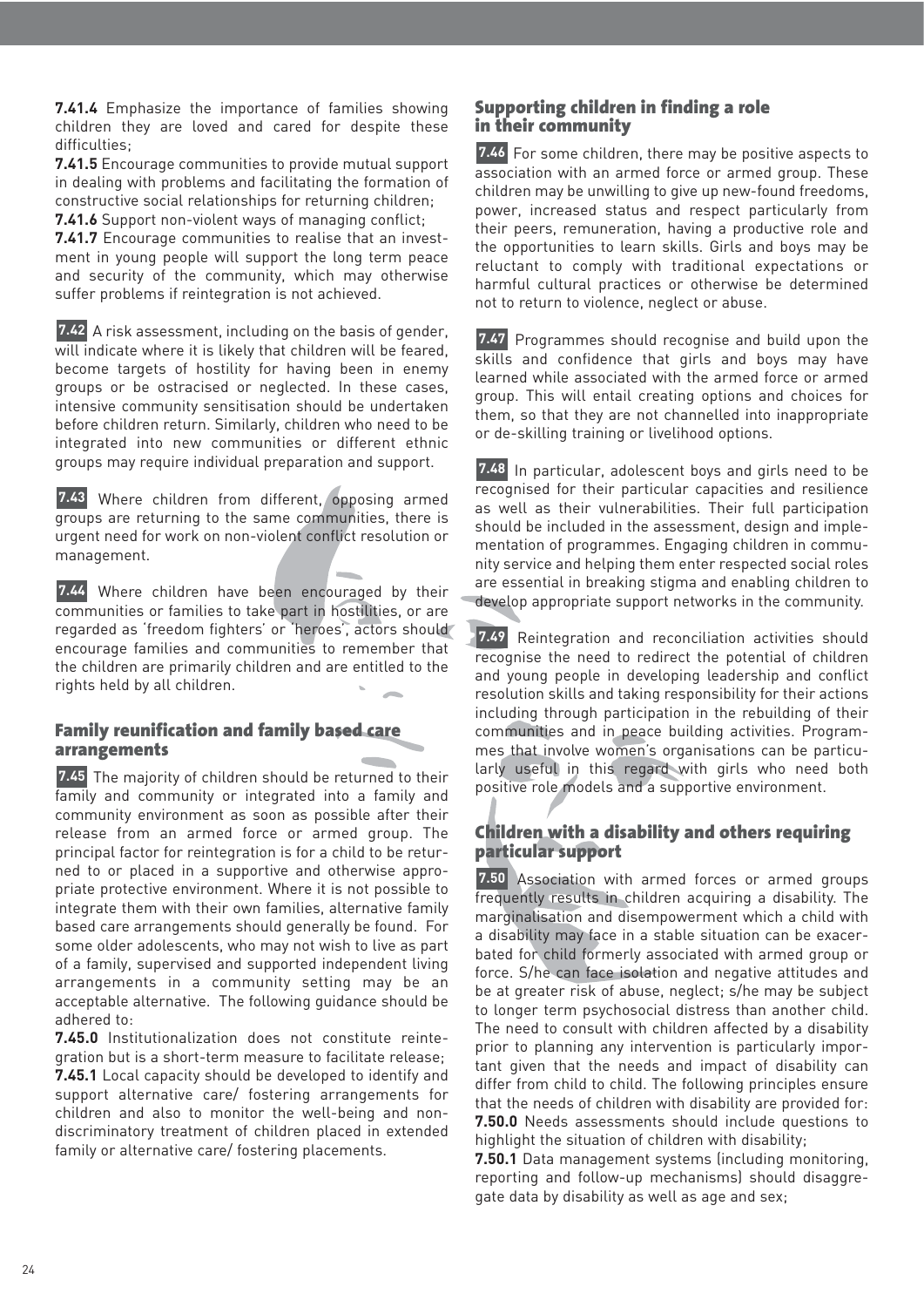**7.50.2** Children with disabilities should not be treated separately. Attention to their needs should be incorporated into ongoing programmes which should be adapted accordingly;

**7.50.3** Structured activities in the community should be designed to ensure they increase social inclusion and mobility of affected children;

**7.50.4** Children with disabilities should be given opportunities to participate in planning and decision on matters that affect them;

**7.50.5** Advocacy and training activities should target decision makers in communities and government and humanitarian actors to raise awareness of the importance of including disabled children in decision making processes.

7.51 Other children who may require particular support include those who have problems related to drug or alcohol abuse, those who have serious health problems, those who have experienced rape or other forms of sexual abuse or those who witnessed or were forced to participate in atrocities, as well as those children whose family members cannot be found or who have died, those whose family have rejected them or those who face hostility from their family or community.

These or other children may benefit from a period of **7.52** intensive psychological or medical support in the community or through a period in residential care or another supported environment. Any such plan should be firmly rooted in the community, involve the family and community, including children, where possible and consistently be aimed at facilitating the child's reintegration.

**7.53** In some communities, children are viewed and view themselves as carrying bad spirits from their experiences with armed forces or armed groups. Appropriate cultural practices, as long as they are not harmful to children, can be essential to a child's reintegration and should be supported.

### **Interim care**

**7.54** Interim care for children who have been associated with armed forces or armed groups is not universally necessary for their reintegration; decisions about whether to organise interim care centres should be based on a careful situation analysis. Certain children may benefit from a period in interim care and where possible the needs of children should be considered on a case by case basis. Except where it is contrary to the best interests of the child, for instance where children are ill or have left their homes because of abuse or neglect, children leaving armed forces or armed groups should be assisted to return directly to their family as soon as they have been through the release process.

Where interim care is agreed this should be for as **7.55** short a period as possible. The purpose of interim care is to provide care and protection for children while tracing is carried out and other durable solutions are being identified. Where interim care is necessary, it should be part of a community based programme to facilitate the return of children to their communities and to promote the protection of conflict affected children in general. Interim care may include placement in a foster family, an institution, or other supported care arrangements in the community. Institutional care is not an alternative to the development of adequate services in the community. In the case of all such arrangements criteria and standards must be developed and agreed, a code of conduct must be implemented and all interim care arrangements must be carefully monitored.<sup>21</sup>

### **Children who were not separated from family or community**

7.56 Some children associated with armed forces or armed groups remain with their family and community or maintain close ties. The children may be used by an armed force or an armed group with community support and involvement. In these circumstances reintegration entails the reorientation of children towards civilian life. Key steps are to work with affected children and their families and communities to change attitudes which promote children's involvement and also to provide alternatives that enable transition to a civilian mode of living.

### **Prevention of re-recruitment**

7.57 Re-recruitment is a particular danger for children who have been released from armed forces or armed groups during armed conflict and those who have remained with their communities while being part of an armed force or armed group. Actors should work with these children, their families and communities as well as the armed force or armed group in order to find a solution to their care and protection needs. This may include short term foster care with other families.

Ongoing monitoring and, as necessary, intervention **7.58** should be provided to ensure that the chain of command between children and armed forces or armed groups is broken and children are not vulnerable to re-recruitment. The following guidance should be adhered to prevent re-recruitment:

**7.58.0** Demobilisation sites or assembly areas should be sufficiently far from the conflict zones to ensure security; **7.58.1** Children should be reunited with their family or placed within a protective community-based environment as soon as possible;

**7.58.2** Adequate, appropriate assistance is necessary to enable genuine reintegration;

**7.58.3** Children should be informed of their right not to be recruited in any way.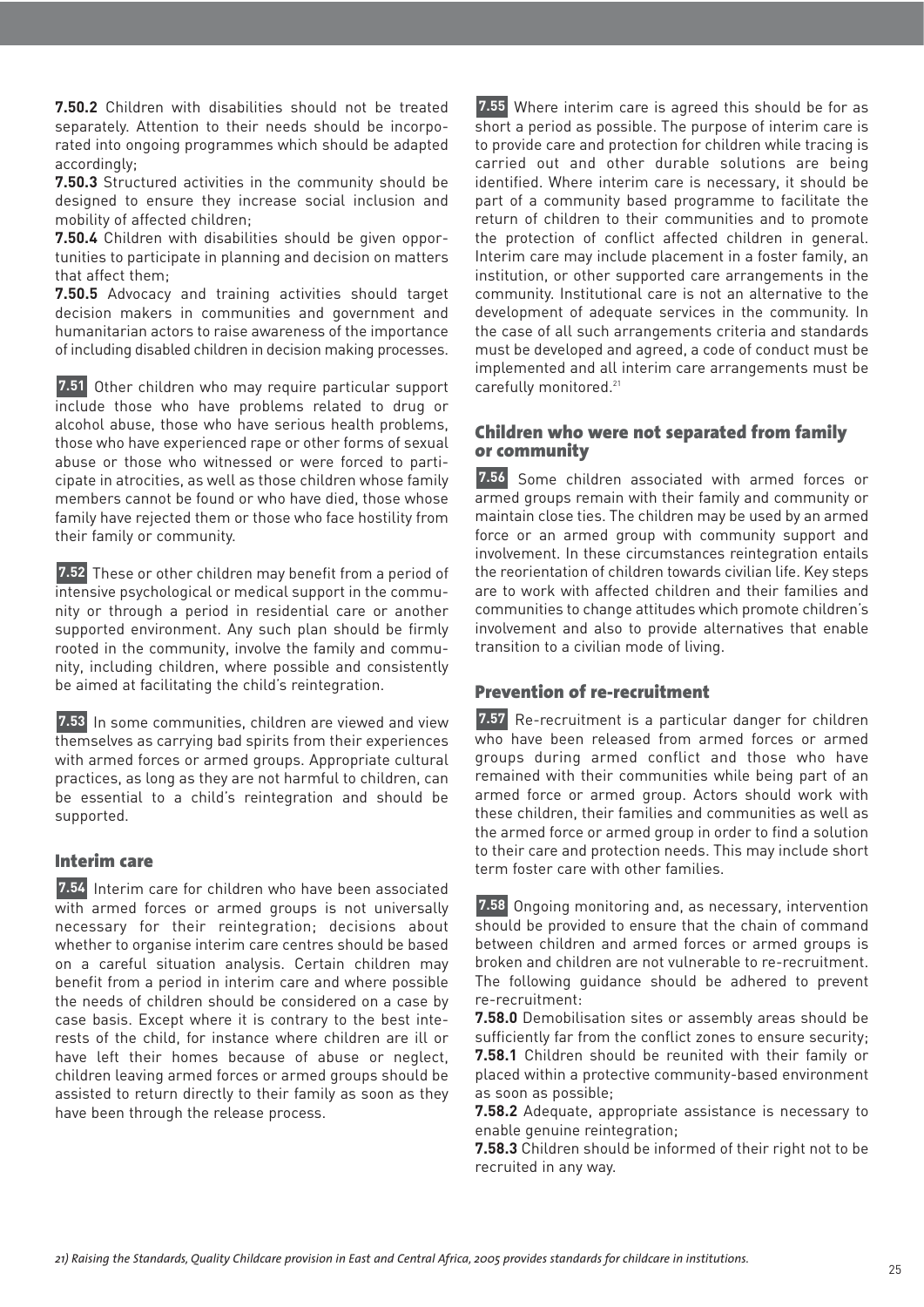### **The reintegration of girls**

Girls face specific consequences from their time in **7.59** armed forces or armed groups. The stigma facing girls is fundamentally different in kind – it lasts much longer, is critically more difficult to reduce and is more severe. Essentially, many girls will have lost their "value" as perceived by the community including in relation to marriage. Programmes should seek to establish positive values for the girls in their communities and families. In addition, a girl will often have to deal with residual relationships or feelings for her captor, as he may be both her "husband" and the father of her child or children. In appropriate circumstances, girls should be consulted and counselled about whether they wish to recognise or reject the relationship they had with a member of the armed group or force.

Programmes to assist girls associated with armed **7.60** forces or armed groups need to strike a careful balance between seeking to identify them in order to ensure their particular needs are met and not stigmatizing them further. The key to any intervention is to consult with and be led by those affected - many of the following suggestions have come from girls associated with armed forces or armed groups.<sup>22</sup>

Extensive community dialogue and mediation is **7.61** needed to support girls' reintegration. Key messages are that girls, especially those who are pregnant or girl mothers need the support of their family and community. Strategies should enable girls' acceptance through steps such as conducting traditional rituals, making reparations, providing health care and livelihoods support, and developing links with women's groups.

7.62 Some girls associated with armed forces or armed groups and girl mothers in particular may require a period of intensive, additional or lengthier support during reintegration. Although only a minority of girls may need residential care, most will benefit from family or community support for purposes of healing and adjustment, medical care, learning parenting and vocational skills, and the development of community support networks.

Girls may be viewed as an additional burden on their **7.63** family and without value in terms of their potential to be married. With little hope of earning an income and limited opportunity to participate in educational and vocational training programmes without financial support or child care, girls may become depressed and isolated from their peers and wider community. Specialised, culturally appropriate responses should be identified or developed for those girls who have become depressed and even suicidal. Long term support may be necessary.

Families may expect girls to provide an income, **7.64** which may result in them being sexually exploited. Girls need to be protected from such exploitation through advocacy with communities, educational and vocational skills training and the provision of alternative economic strategies.

**7.65** Links should be established and maintained with existing women's groups, as social activities reduce the girls' isolation and promote their well-being.

Communities may need support in adjusting to girls **7.66** who have learned non-traditional skills and have developed non-traditional expectations.

7.67 Not all girls wish to return to their previous community. Where girls prefer to live in urban centres in order to be invisible and to earn money, they need to be supported to ensure that they make choices in line with their best interests and that they can still access education and skills training.

### **Health**

7.68 Children who have been associated with armed forces or armed groups are likely to have a variety of health-related needs that may be apparent immediately or may emerge over time. Disability, lower limb problems for children who have portered and sensory problems for children who have fired guns, pathologies resulting from sexual and gender based violence and drug and alcohol dependency are amongst those that require generalised as well as specialist treatment. The rebuilding of health infrastructure is necessary for these children and other vulnerable children such as mines victims as well as being positive for the entire community. Linkages between release and reintegration processes and existing programmes for dealing with children's health needs should be developed.

The following principles should apply to health **7.69** programming for children at the release or reintegration stages:

**7.69.0** As soon as possible during the release process, all children should undergo assessment of their physical health including nutritional screening, and receive treatment or referral on to specialist services as necessary. Principles should be developed to ensure that screening identifies medical problems relating to the children's recruitment or use and that all clinically serious medical needs are addressed;

**7.69.1** Health care facilities should be made available immediately continuously through the release and reintegration stages;

**7.69.2** Health education, including in relation to reproductive health, is an important aspect of health care and should be provided to all children;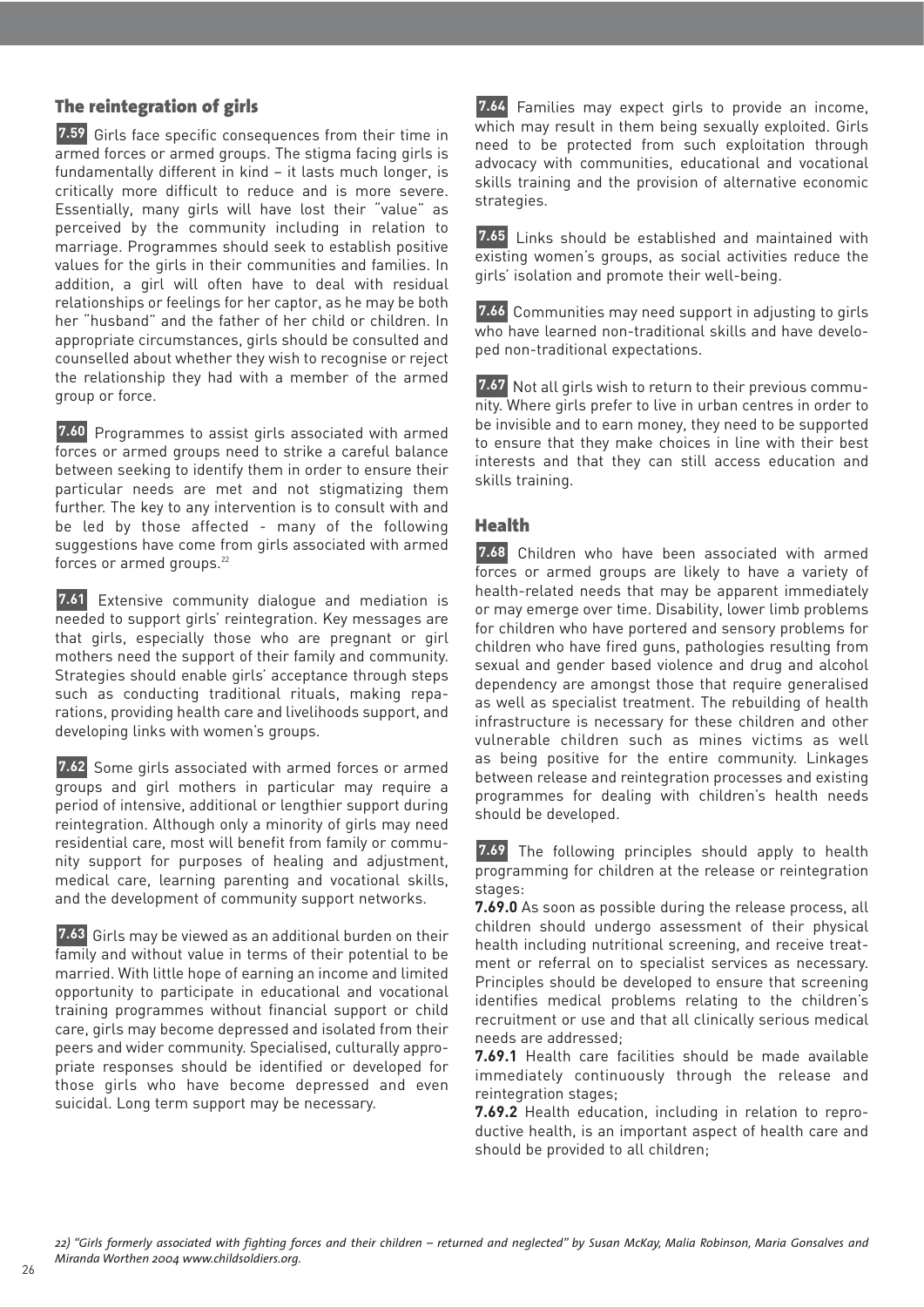**7.69.3** Reproductive health responses should be based on a thorough cultural analysis of gender relations, in order to ensure the most effective response;

**7.69.4** Outreach programmes through facilities such as health centres and schools are essential to improve access for children, particularly girls, who have been recruited or used by armed forces or armed groups. Existing staff in these facilities can be trained;

**7.69.5** Female and male health workers should be trained in dealing with children who have been used by armed forces or armed groups and respect the basic principles of confidentiality.

7.70 Specific responses and follow up are required for children likely to be infected with HIV, testing for which must be voluntary and the results of which must be confidential.<sup>23</sup>

Appropriate responses should be developed to meet **7.71** the particular needs of girls including those who are pregnant or child mothers and their children; health care should be provided with a mother and child perspective.

**7.72** In many contexts, girls who have been associated with armed forces or armed groups are highly likely to have been subjected to gender based violence (GBV), including sexual violence. Boys can also be subjected to such violence. The provision of support services (including health, psychosocial and legal support) to survivors of GBV should follow international guiding principles of respect, dignity, non-discrimination, safety, security and the best interests of the survivor. In particular:

**7.72.0** Programmes should include measures to deal with the physical impact of GBV on survivors, such as including injury, reproductive health problems including infertility. fistula and sexually transmitted infections, as well as the risks and results of early pregnancy and induced abortion or miscarriage or birth without adequate medical care;

**7.72.1** Medical facilities should (where possible) provide clinical management of rape $24$  and deal in a sensitive manner with the consequences (sexually transmitted infections, attempted abortions etc). Other services available should include pregnancy testing, and management of pregnancy including management of induced abortion, safe termination, and provision of antenatal and postnatal care. Staff dealing with GBV must be fully trained and aware of child-friendly assessment and interview protocols; **7.72.3** Any programme offering girls access to medical facilities for GBV should also link in with girls or women's groups to ensure emotional support is available to address the psychosocial impact of GBV, including stigma, discrimination and depression;

**7.72.4** Access to legal services should also be available to survivors, including as part of the health care response.

### **Psychosocial aspects**

7.73 Psychosocial support should be incorporated into the release process at the earliest stages and into all stages of reintegration programming to assist children, families and communities in developing and building their strengths and resilience and involving them actively in their own recovery. Encouraging and facilitating children's active participation in developing responsive and sensitive activities and programmes is central to reducing their vulnerability and increasing their resilience.

Psychosocial support should focus on identifying **7.74** and addressing any obstacles to the ability to develop an appropriate social role and engage in culturally expected social relationships.

Agencies and donors concerned with programming **7.75** for the release and reintegration of children associated with armed forces or armed groups should make use of the Inter-Agency Standing Committee's Guidance on Psychosocial Support.<sup>25</sup> The following principles should inform approaches to psycho-social support:

**7.75.0** The development of strong networks of peer support through youth groups or other community based programmes such as girls' clubs can allow young people to work together to solve problems, develop social competencies appropriate to civilian life and define their roles and responsibilities in their community;

**7.75.1** Culturally appropriate approaches to assisting children with emotional and behavioural problems should be identified and assessed. Programmes should include recreational activities in order to promote development and well being, enable recovery, and to replace the military mentality with the community spirit needed to rebuild communities and support reconciliation;

**7.75.2** It should not be assumed that all children associated with an armed force or armed group are traumatised - practical concerns such as identifying education or livelihood opportunities may be the priority for many children;

**7.75.3** Referral support should be available for children who have been severely affected. Actors should avoid assumptions about which children may be most affected and which sets of violations will result in children becoming severely affected;

**7.75.4** The provision of a safe and supportive environment where children are kept fully informed about what is going to happen and where health and other basic needs can be met is fundamental to psychosocial well being;

**7.75.5** Children should be allowed the opportunity to talk individually or in a group about their future or about past experiences, if they wish to do so. There should not be an expectation that children have to "open up" and counselling should not be forced on them. Most children benefit from a sensitive combination of traditional approaches and opportunities for supportive conversations;

*23) Guidelines for HIV can be found in the IASC Guidelines for HIV/AIDS interventions in emergency settings:*

*http://www.unfpa.org/upload/lib\_pub\_file/249\_filename\_guidelines-hiv-emer.pdf#search=%22IASC%20guidance%20on%20SGBV%22.*

*24) http://www.who.int/reproductive-health/publications/clinical\_mngt\_survivors\_of\_rape/clinical\_mngt\_survivors\_of\_rape.pdf.*

*25) http://www.humanitarianinfo.org/iasc/content/subsidi/tf\_mhps/default.asp?bodyID=5&publish=0.*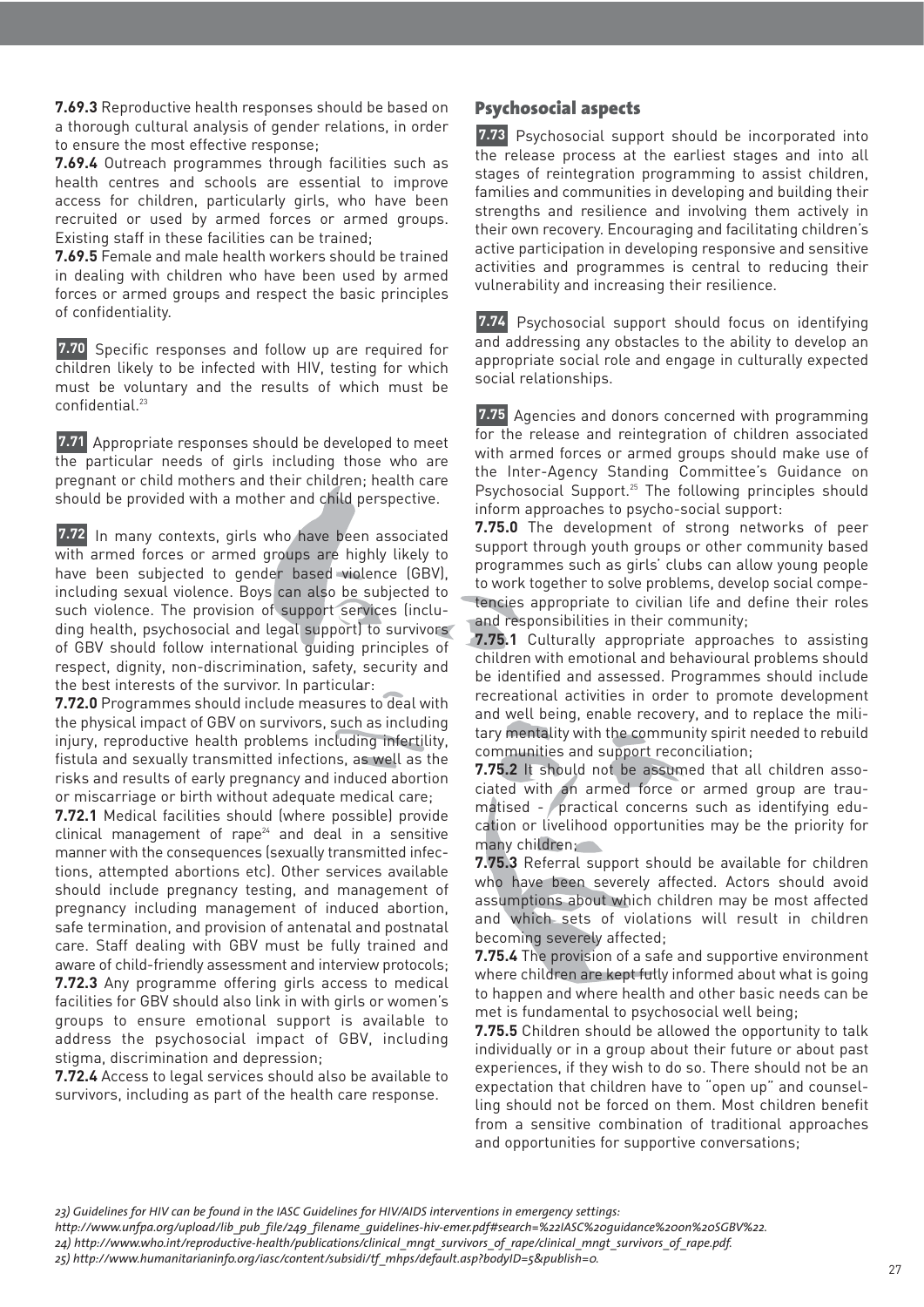**7.75.6** Programmes should acknowledge that girls' and boys' experiences may be very different and that their psychosocial needs will reflect their differential experiences; **7.75.7** Programmes should acknowledge that children's experiences will vary according to their age and level of responsibilities within the armed force or armed group and that this will have an impact on their psychosocial needs.

Trained staff members should be available to provide **7.76** psychosocial assistance to children who have been subjected to sexual violence. Such violations are likely to have a profound and long lasting impact on their capacities for social relations and reintegration into the community.

### **Reintegration, education, vocational and skills training and livelihoods**

Education, vocational and skills training and / or **7.77** opportunities to support their own and their family's livelihoods are essential elements for reintegration. Reintegration programmes should allow and encourage access for all groups, including children who need child care facilities. This support should be free, available on a part time as well as full time basis, and include informal as well as formal assistance. Children who participate should receive food whilst they are there and the hours should be flexible to allow for other commitments. Approaches to providing support of this kind should be adapted according to the child's age, experiences, and circumstances.

Educational activities should take into account the **7.78** children's lost educational opportunities, their age and stage of development, their experiences with armed forces or armed groups and the potential to promote psychosocial well being, including a sense of self worth. Children with disability should be included in educational activities with their peers.

Educational and skills training should recognise that **7.79** many children who were associated with armed forces or armed groups, while missing years of education, have learned other skills and competencies that they do not want to lose and which can be useful in civilian society.

Accelerated learning programmes suitable for adoles-**7.80** cents who have missed years of school should be compatible with and recognised by the formal system of education.

Alternative forms of education such as adult literacy **7.81** classes or evening classes should be offered to children who cannot or do not wish to enter the formal educational system.

Access to education or training programmes is likely **7.82** to be even more difficult for girls than for boys for a variety of reasons including cultural expectations, poverty, and the need for girls to earn a livelihood, work at home, or look after children. Training programmes should include but not be restricted to occupations considered suitable for girls to enable subsequent income generation while building on the skills and abilities they have developed while with the armed force or armed group.

Provision should be made for relevant vocational **7.83** training and opportunities for employment, suitable for the needs of all girls and boys including those with disabilities. The following guidance should be adhered to: **7.83.0** An adequate technical analysis of the livelihood systems, market opportunities, and household economies in the places to which children are returning should be used to develop economically relevant training, alternative forms of education, and opportunities for economic reintegration;

**7.83.1** Actors supporting children's reintegration should coordinate their work, learn from each other, develop joint programmes, ensure appropriate referrals to those having particular expertise in income generation and vocational training and take measures to avoid variations in the benefits of their respective programmes;

**7.83.2** Consultation with communities should develop local programmes such as collective initiatives that benefit small groups of children and the community they return to;

**7.83.3** Training in very basic business skills is also needed to prepare children to keep accounts and handle money;

**7.83.4** Young people with no previous work experience should be offered apprenticeship and/or 'on-the-job' training opportunities;

**7.83.5** Children who need to earn a living immediately upon return to their family and community should have opportunities to do so while they obtain professional training and/or an improved education. For example, the sale of some objects produced in the training phase could allow them to purchase the tools they need for future work. In some circumstances, limited materials can be provided as start up support;

**7.83.6** Life skills training – including civic education, parenting skills, rights at work and home, prevention of HIV/AIDS, and education to counter interpersonal violence – should also be part of all programmes designed for young people;

**7.83.7** Life skills programming should be sensitive to the particular challenges faced by girls upon reintegration. It should allow both girls and boys to acquire a greater understanding of the challenges faced by the other and foster positive gender relationships;

**7.83.8** Providing children with opportunities to begin to learn or relearn skills such as non-violent conflict resolution and anger management can be very helpful to children who have learnt to use violence and aggression in their everyday lives;

**7.83.9** Training programmes for girls should take into account child care and meet other needs while training, such as flexible training schedules.

Care must be taken that vocational or skills training **7.84** programmes do not support or lead to exploitation of children or child labour. Work and education should be balanced.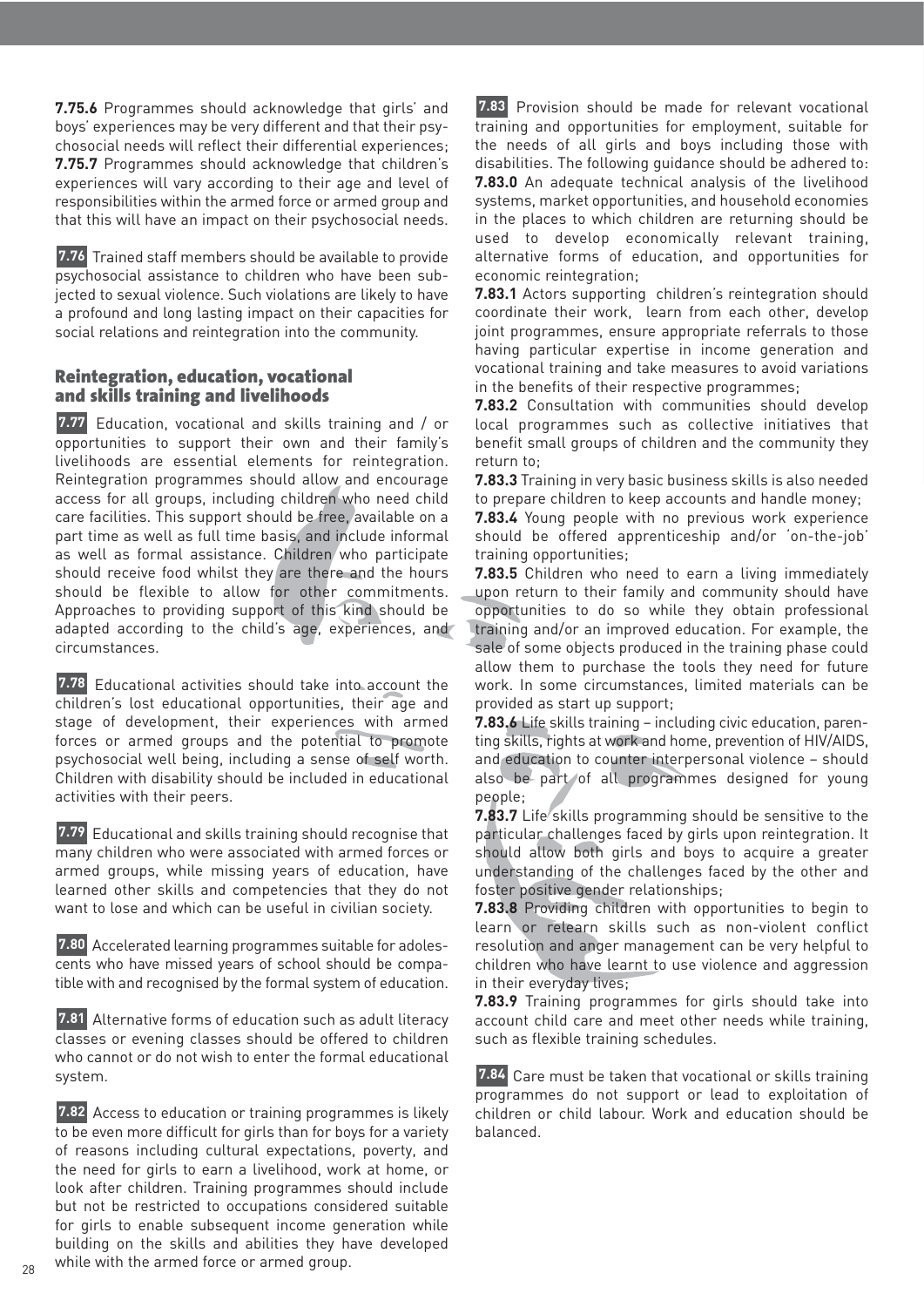These principles should be referred to when **8.0** monitoring and reporting on the treatment of children within various justice mechanisms, including transitional justice and truth commissions. They should form the basis of advocacy with national and international institutions and bodies on the treatment of children who have been associated with armed forces or armed groups.

### **Ending the culture of impunity**

Ending impunity for those responsible for unlawfully **8.1** recruiting or using children in armed conflict, and the existence of mechanisms to hold such individuals to account can serve as a powerful deterrent against such violations.

8.2 National justice mechanisms and the adoption and implementation of laws to uphold international law, as well as international or hybrid tribunals to address violations of humanitarian and human rights law should be supported at all times.

8.3 Advocacy should be directed at states to ratify the Rome Statute of the International Criminal Court and to adopt its provisions in national law.

All feasible measures should be taken to protect the **8.4** rights of child witnesses and victims who may be called upon to provide evidence of any sort against or on behalf of alleged perpetrators of crimes against them or others. In no circumstances should the provision of services or support be dependent on a child's full participation in justice mechanisms.

8.5 States should ensure that perpetrators of violence against children associated with armed forces or armed groups, including sexual violence against girls are prosecuted, either through national legislation or through the International Criminal Court.

### **The treatment of children within justice mechanisms**

8.6 The Rome Statute of the International Criminal Court states that the Court shall have no jurisdiction over any person who was under 18 at the time of the alleged commission of a crime. Children should not be prosecuted by an international court or tribunal.

Children who have been associated with armed **8.7** forces or armed groups should not be prosecuted or punished or threatened with prosecution or punishment solely for their membership of those forces or groups.

Children accused of crimes under international or **8.8** national law allegedly committed while associated with armed forces or armed groups are entitled to be treated in accordance with international standards for juvenile justice.

All relevant international laws and standards must **8.9** be respected, with due consideration to the defendants' status as children; moreover:

**8.9.0** Alternatives to judicial proceedings should be sought for children at the national level;

**8.9.1** If national judicial proceedings take place, children are entitled to the highest standards of safeguards available according to international law and standards and every effort should be made to seek alternatives to placing the child in institutions.

Where large numbers of people are facing criminal **8.10** proceedings as a result of armed conflict, the processing the cases of children and of mothers who have children with them in detention should take priority.

8.11 Children associated with armed forces or armed groups who return to communities without undergoing any judicial or other proceedings should be closely monitored to ensure that they are not treated as scapegoats or subjected to any processes or mechanisms that contravene their rights.

### **Information management**

8.12 Information should be gathered from children only in a manner that respects their rights and protects against causing additional distress to the child. It should be regarded as confidential.

8.13 Material drawn from information gathered from children might be shared for the purposes of supporting justice mechanisms that are themselves designed in a way that respects children's rights and does not cause distress to the child, as long as the material so disclosed does not identify particular children. Specific information gathered from children should in general only be disclosed upon a court order and in responding to such an order all efforts should be made to secure a further court order ensuring that the information will be treated in a way that respects children's rights and does not cause distress to the child. Note that certain organisations, including United Nations organisations and the ICRC, are afforded broad immunities from, among other things, court orders, though they are generally expected to cooperate in the proper administration of justice.

### **Truth-seeking and reconciliation mechanisms**

Where truth-seeking and reconciliation mechanisms **8.14** are established, and where the involvement of children is supported and promoted, all feasible measures shall be taken to protect the rights of children throughout the process, in accordance with international human rights and legal standards.

8.15 All children who take part in these mechanisms, including those who have been associated with armed forces or armed groups should be treated equally as witnesses or as victims.

8.16 Children's participation in these mechanisms must be voluntary. No provision of services or support should be dependent on their participation in these mechanisms.

### **Civil proceedings**

8.17 Specific issues that only emerge over time, such as land and property rights, have presented major obstacles to the reintegration of children in some contexts. Where necessary, children must be represented and assisted in the appropriate fora.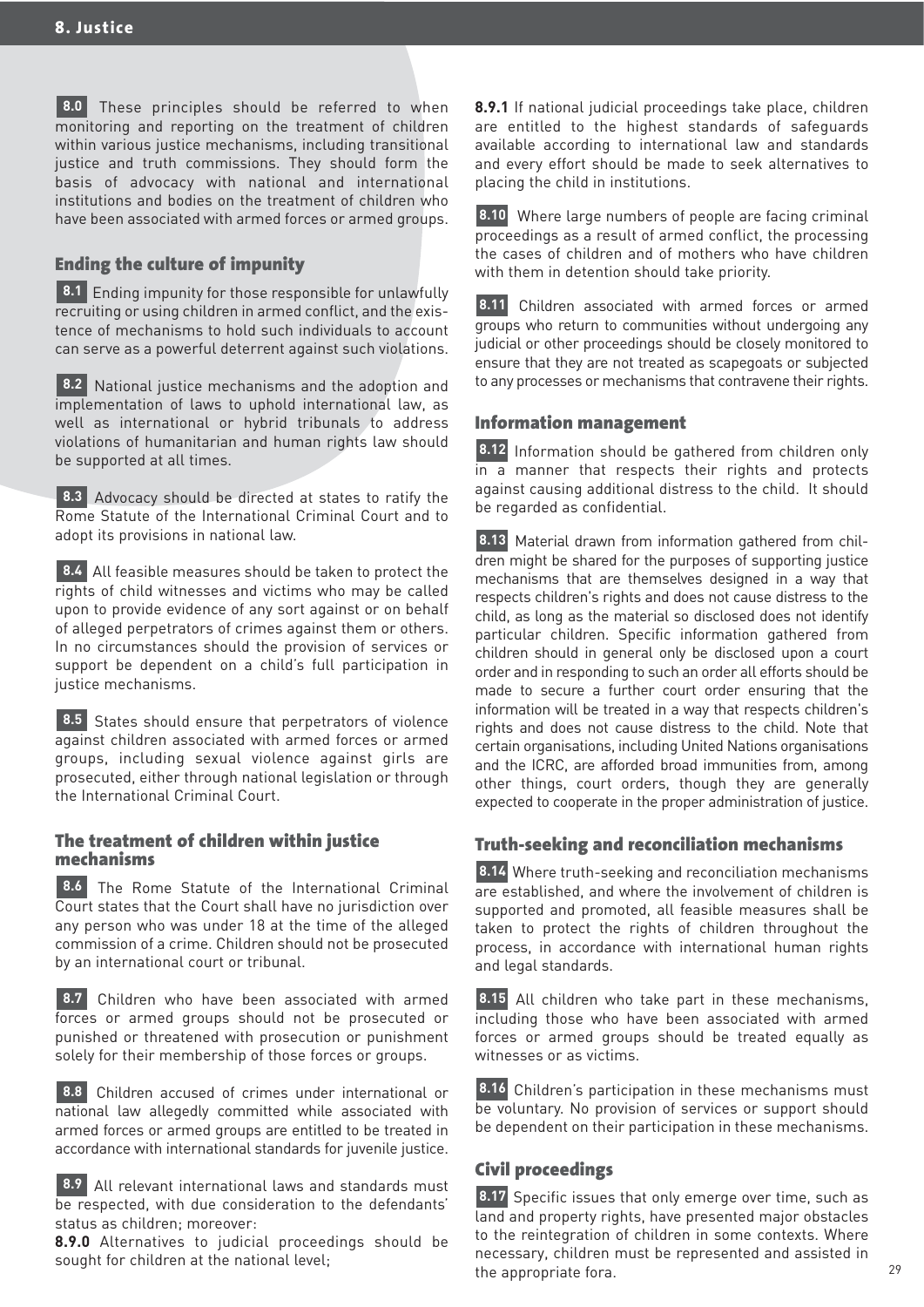**9.0** Monitoring and follow-up of children are essential to ensure long term reintegration, the protection and upholding of rights and benefits, to prevent re-recruitment, and to identify and respond appropriately to children who experience serious difficulties with reintegration. In order to be effective, the community, including children formerly associated with armed forces or armed groups and other children affected by armed conflict, should be involved in planning the criteria and process for follow-up. Local capacity should be supported or developed to provide long term monitoring, support and intervention if children are felt to be at significant risk.

9.1 Actors should be alert to the possibility that individually focused monitoring may have for stigmatising children and take adequate measures to avoid this happening.

**9.2** The community as described above should also be involved in deciding at which point a child can be considered to be successfully reintegrated into civilian life.

9.3 Such monitoring and decision-making should include and link local leaders, mechanisms and structures with relevant national and sub-regional mechanisms.

**9.4** Girls may require a longer period of follow-up than boys or different approaches. Girl mothers will need to be supported in both the emotional and practical challenge of being in a mothering role and provided with appropriate options in a supportive environment.

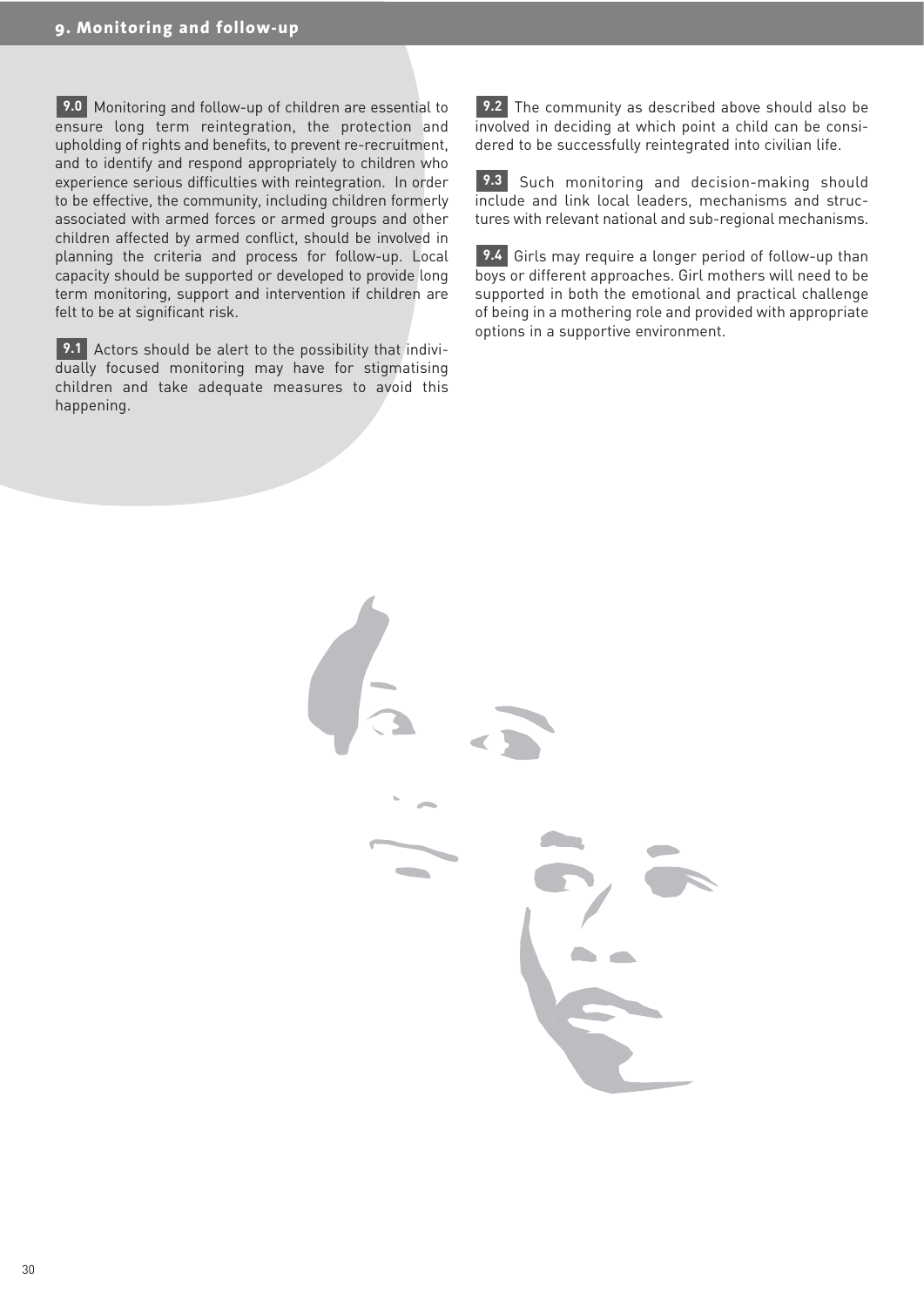10.0 Programmes to prevent recruitment of children and to protect, release and reintegrate them should be jointly and constantly monitored and evaluated with communities. Children, particularly girls, who have been associated with armed forces or armed groups, should be involved in the monitoring and evaluation of initiatives aimed at supporting them.

10.1 All actors working to support children's reintegration should develop common approaches and inform children of the nature of support available. There should be no discrimination based on age, gender, political or religious, affiliation<sup>26</sup> race or ethnicity or on the nature or the level of the child's involvement in the armed forces or armed groups.